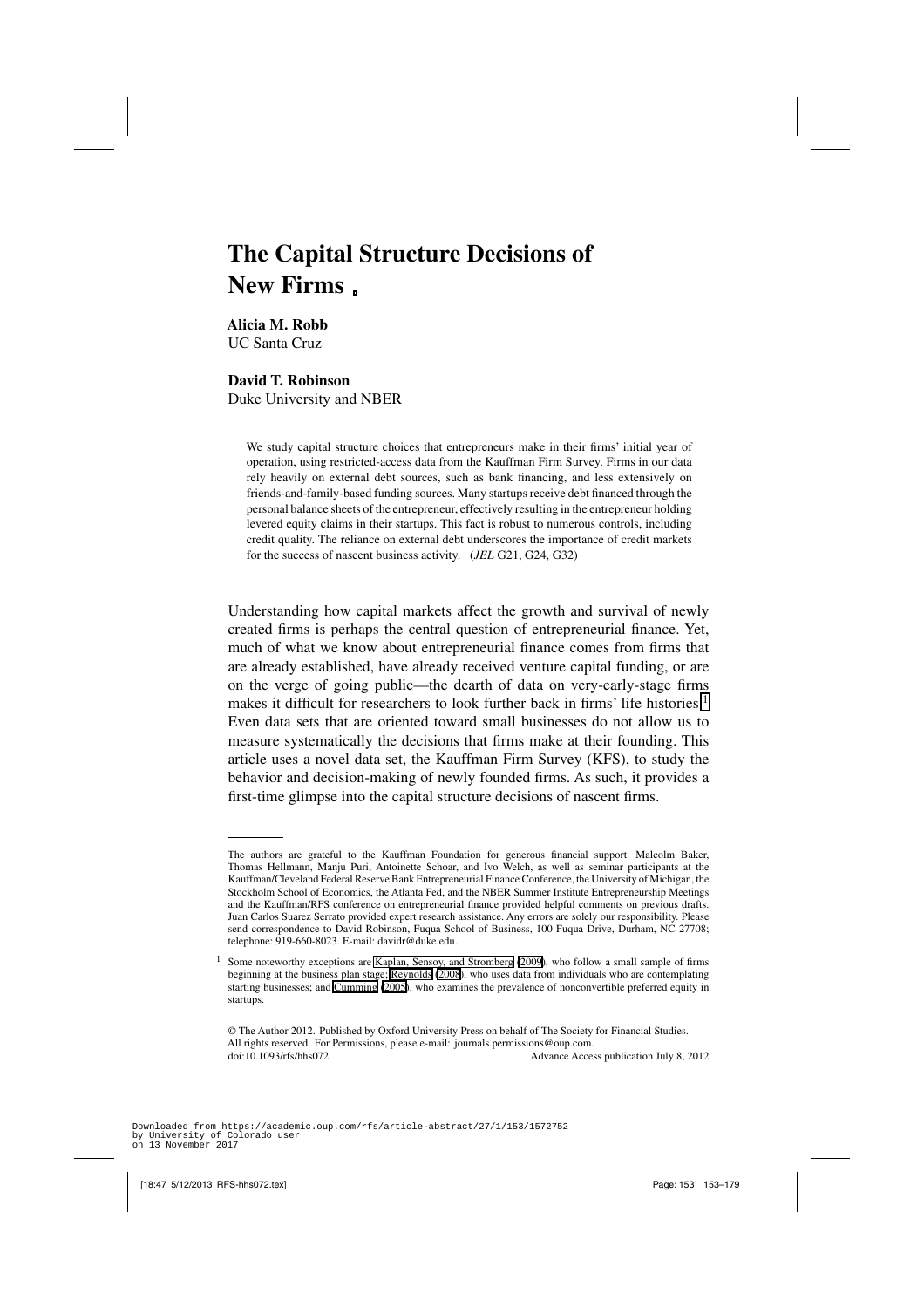In this article, we use the confidential, restricted-access version of the KFS, which tracks nearly 5,000 firms from their birth in 2004 through their early years of operation. Because the survey identifies firms at their founding and follows the cohort over time, recording growth, death, and any later funding events, it provides a rich picture of firms' early fund-raising decisions. In Section 2, we discuss the data in greater detail.

Rather than attempt to test specific theories of capital structure, our main goal is a more modest, descriptive one. We aim to examine the financing outcomes that entrepreneurs experience when they launch firms, explore the patterns that emerge from the data, and draw conclusions from these patterns that are useful to both theory and policy. In Section 3, we offer an analytical framework for thinking about entrepreneurial financing decisions. This allows us to develop a classification scheme that distinguishes funding sources both in terms of their security type (debt vs. equity) as well as their source (personal accounts of the business owner(s) vs. friends and family vs. arm's-length formal financial channels). This two-way classification scheme in turn allows us to separate the issue of risk-bearing from that of liquidity provision. For example, if an entrepreneur uses a home equity line of credit from a bank to finance a startup, the entrepreneur is bearing the risk of failure through a levered equity stake in the business, but the bank is providing liquidity to the business through a debt instrument to the entrepreneur. Because many startups are sole proprietorships, and many that are not are financed with personal guarantees and personal wealth as collateral, distinguishing risk-bearing from liquidity provision is important for understanding how startups are financed. The distinction between riskbearing and liquidity provision is a direct consequence of the bank's ability to contractually sidestep limited liability through the use of personal assets as collateral or guarantees.

Section 4 presents our main results. Our central finding is that newly founded firms rely heavily on formal debt financing: owner-backed bank loans, business bank loans, and business credit lines. Funding from formal debt dwarfs funding from friends and family. The average amount of bank financing is seven times greater than the average amount of insider-financed debt; three times as many firms rely on outside debt as they do inside debt. Even among firms that rely on inside debt, the average amount of outside debt is nearly twice that of inside debt.

Again, it is important to highlight the distinction between liquidity provision and risk-bearing. The fact that formal credit channels provide about 40% of a firm's initial startup capital implies in many cases that the entrepreneur effectively holds a highly levered equity claim on their business, because their own personal assets stand as collateral or guarantees for the bank financing.

The reliance on formal credit channels over personal credit cards and informal lending holds true even for the smallest firms at the earliest stages of founding. The average pre-revenue firm in our sample has twice as much capital from bank loans as from insider sources. And, when we look at only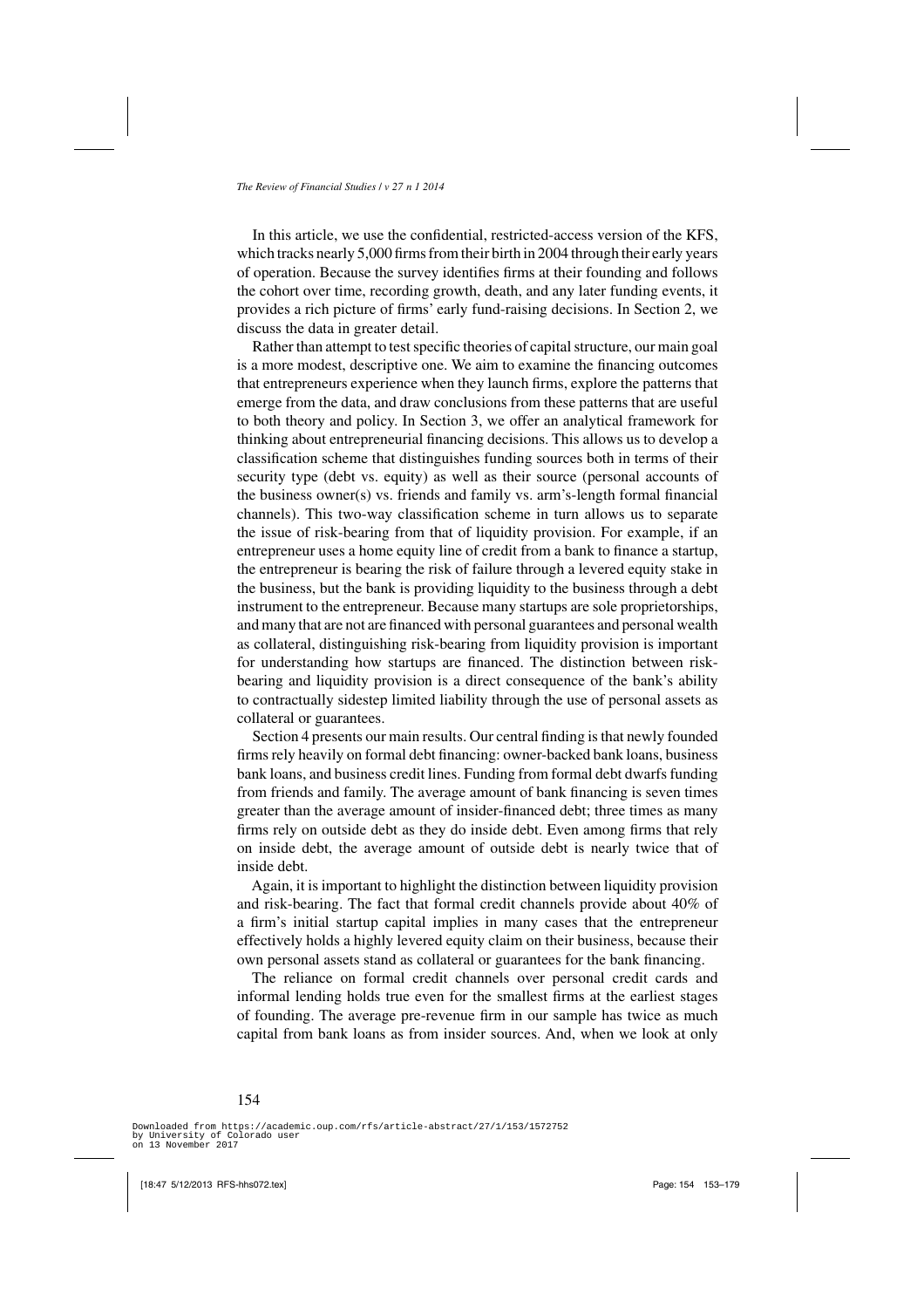those firms that access outside equity sources, such as venture capital or angel financing, we still see a heavy reliance on debt; the average firm that accesses external private equity markets still has around 25% of its capital structure in the form of outside debt.

We also examine trade credit as a potential source of capital, since it may be especially important in scenarios in which trade creditors possess information (or stand to forge relationships through supply channels) that banks might not be able to obtain [\(Peterson and Rajan 1997](#page-26-0)). Although our data show that trade credit is undoubtedly important, the average firm uses less than half as much trade credit as it does outside debt, and almost twice as many firms rely on outside debt as they do on trade credit. In fact, if trade credit were counted as a source of financial capital (instead of operating capital), it would rank third, behind outside debt and owner equity, but ahead of outside equity and inside debt or equity.

Of course, these statements only speak to the equilibrium amount of borrowing from inside and outside sources; the quantities are determined by both the supply and the demand of different types of capital. Indeed, to couch startup decisions as choices suggests that entrepreneurs can freely choose between alternative capital providers: the pronounced information asymmetries that characterize startup firms' search for capital may in fact imply that startups simply seek [capital](#page-25-0) [where](#page-25-0) [it](#page-25-0) [is](#page-25-0) [most](#page-25-0) [plentiful.](#page-25-0) [Evidence](#page-25-0) [from](#page-25-0) Cosh, Cumming, and Hughes [\(2009\)](#page-25-0) suggests that this indeed may be the case. They find that rejection rates are lower in credit markets than from other sources of capital, which suggests that the variation in financing decisions owes to supply considerations as well as demand considerations.<sup>2</sup> Ultimately, it is challenging to separate supply and demand in the absence of some quasi-experiment. We nevertheless take some small steps in this direction in Section 5.

To control for the fact that differences in firm quality or creditworthiness may be driving the patterns we see in the data, we identify plausibly exogenous variation in access to capital by using housing price elasticity data calculated by [Saiz](#page-26-0) [\(2010\)](#page-26-0). Using sophisticated GIS techniques to measure geographical constraints on local land supply, as well as factors that account for endogenous restrictions on land use through zoning, he estimates price elasticities of the housing stock at the MSAlevel. These estimates partially allow us to capture the effect of the housing boom on access to capital, by taking advantage of the fact that high-elasticity areas saw housing inventories increase as the housing bubble expanded, whereas low-elasticity areas saw home prices increase instead. In areas with high elasticity of supply, homes provide better loan collateral, because the underlying home equity is less sensitive to local pricing conditions.

Indeed, we find that entrepreneurs in areas with high supply elasticity were more reliant on bank loans as a source of capital. Because our data do not map

<sup>2</sup> Our data do not allow us to study rejection rates as in Cosh et al. (2009).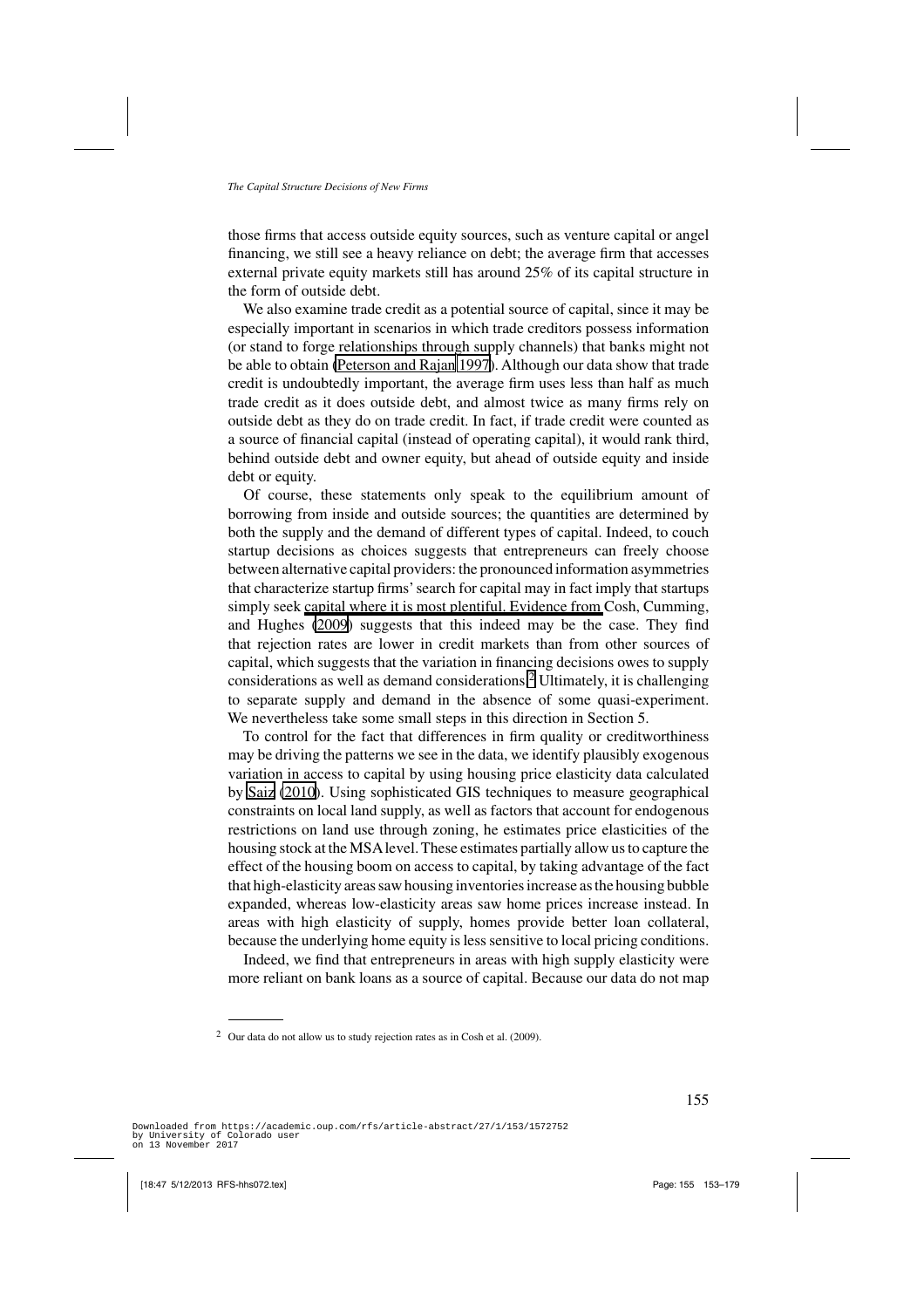the entrepreneurs' actual home prices onto bank financing choices, we must remain cautious; nevertheless, we find evidence that high price stability acts as a catalyst for bank loans.

This of course raises the concern that credit conditions at the time of our survey were so unique that they do not necessarily reflect broader patterns from other time periods. Although ultimately we are limited to the data that are available, we speak to this possibility by considering the correlation between capital structure decisions and outcome variables like employment, size, and profitability growth. In Section 6, we find that having a capital structure that is more heavily tilted toward formal credit channels results in a greater likelihood of success. This fact holds even when we include the credit score as a measure of firm quality to guard against the possibility that unobserved factors drive both success and credit access. Our findings indicate that, even if credit conditions in 2004 were unique, credit market access had an important impact on firm success.

This article is related to a number of articles in the banking, capital structure, and entrepreneurship literature. Given the emphasis in the current work on the role of formal banking channels and trade credit, our article is also related to the literature on the role of banks and other sources of financing for small firms (see, e.g., [Peterson and Rajan 1994](#page-26-0), [1997, 2000](#page-26-0), or [Berger and Udell 1998](#page-25-0)). [Cosh, Cumming, and Hughes](#page-25-0) [\(2009\)](#page-25-0) find a similarly important role for bank capital using British data.

Our findings speak to a debate in the literature surrounding the role of financing constraints as impediments to startup activity. It is widely observed that the wealthy are more likely to be entrepreneurs [\(Gentry and Hubbard](#page-25-0) [2004](#page-25-0)), which has led many to conclude that financing constraints are important impedi[ments to business startup activity. On the other hand,](#page-25-0) Hurst and Lusardi [\(2004](#page-25-0)) and [Nanda](#page-26-0) [\(2011\)](#page-26-0) show that the relation between wealth and entrepreneurship is flat throughout most of the wealth distribution, suggesting that financing constraints are less important. Our evidence indicates that indeed formal credit channels are important for startups, which in turn suggests that credit markets alleviate many financing constraints for startups. Yet, at the same time, we see pronounced differences in the overall size of startup businesses based on measures of access to credit. We discuss these issues in greater detail in Section 7, which concludes the article.

## **1. The Kauffman Firm Survey**

The KFS is a longitudinal survey of new businesses in the United States. This survey collected information on 4,928 firms that started in 2004 and surveys them annually. These data contain detailed information on both the firm and up to ten business owners per firm. Ultimately, the KFS will be an eightyear panel, spanning from 2004 to 2011. Detailed information on the firm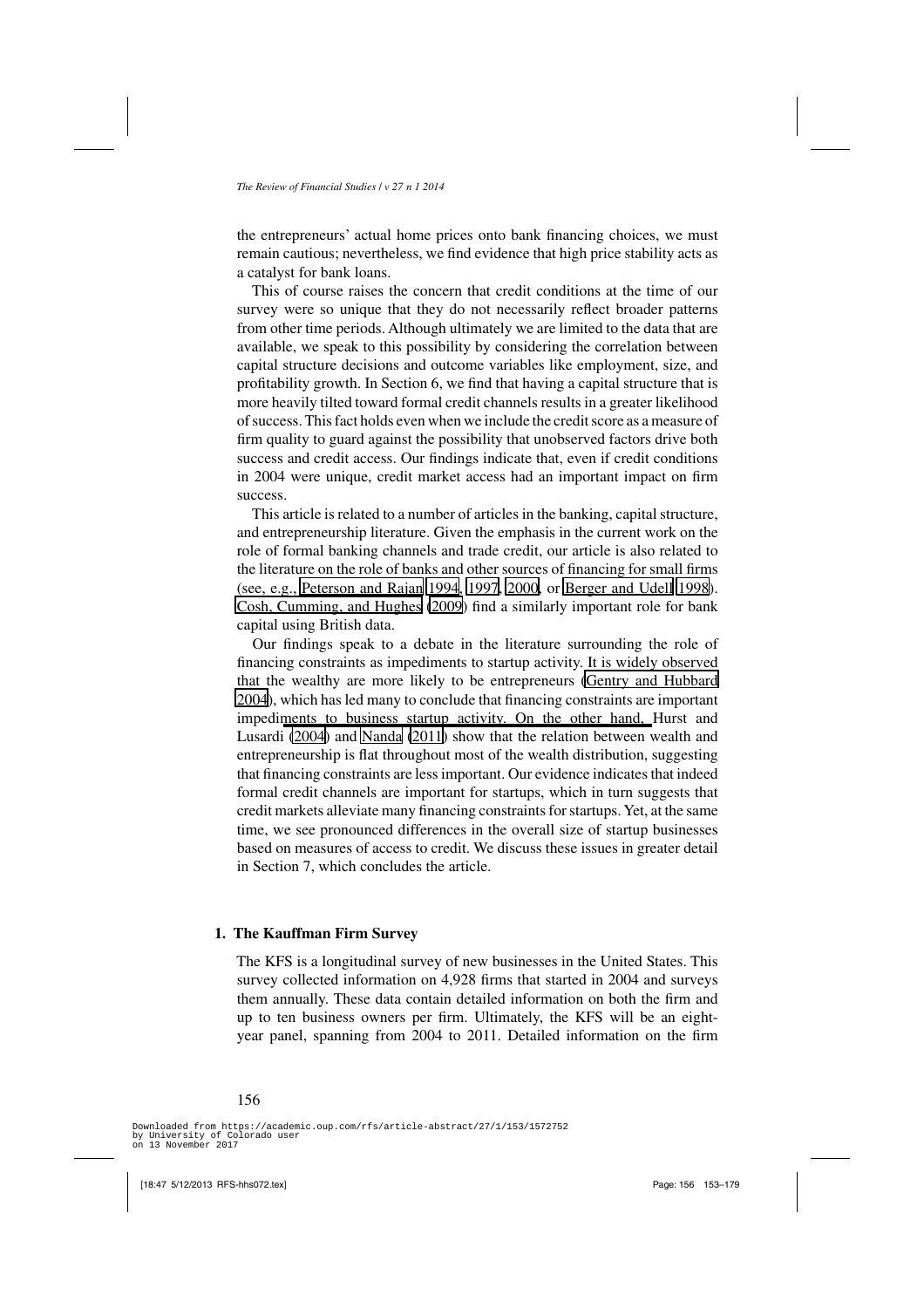includes industry, physical location, employment, profits, intellectual property, and financial capital (equity and debt) used at startup and over time.

Robb et al. [\(2009](#page-26-0)) and [Ballou et al.](#page-25-0) [\(2007\)](#page-25-0) provide thorough descriptions of the sampling process used to construct the initial sample. They report that the target population for the survey was all new businesses that were started in the 2004 calendar year in the United States (representing activity in each of the fifty states plus the District of Columbia). A business started in 2004 was defined as a new, independent business that was created by a single person or a team of people, the purchase of an existing business, or the purchase of a franchise. Businesses were excluded if they had an EIN, had Schedule C income, or had paid state unemployment insurance or federal Social Security taxes prior to or after 2004. One challenge with developing a sample of startups in the United States is that there is no national registry of startups. The sampling frame for the KFS is therefore based on the Dun & Bradstreet (D&B) database and restricted to businesses (or enterprises) that are reported by D&B as starting in 2004. This database is a compilation of data from various sources, including credit bureaus, state offices that register some new businesses, and companies (e.g., credit card and shipping companies) that are likely to be used by all businesses. Importantly, this is not the same database as the D&B business registry available on the Internet; the sample from which our data are drawn contains vastly greater coverage of firms in the United States. The KFS data include an oversample of high-tech firms; thus, all of our analyses use sampling weights that adjust the sample to be representative of the frame from which the sample was drawn.

Information on up to ten owners includes age, gender, race, ethnicity, education, previous industry experience, and previous startup experience. A public-use data set is available for download from the Kauffman Foundation's website, and a more detailed confidential data set is available to researchers through a secure, remote access data enclave provided by the National Opinion Research Center (NORC). For more details about how to access these data, please see http://www.kauffman.org/kfs/.

A subset of the confidential data set is used in this research—those firms that either have data for all four survey years or have been verified as going out of business over the 2004–2007 period. This reduces the sample size to 3,972 businesses. To ensure that our findings are not driven by this sampling criterion, we compare the capital structure information for the full sample of 4,928 firms with the sample used in our analyses. We show the full sample in Column  $(1)$ of Table [4.](#page-11-0)

The method we used for assigning owner demographics at the firm level was to define a primary owner. For firms with multiple owners (35% of the sample), the primary owner was designated by the largest equity share. In cases in which two or more owners owned equal shares, hours worked and a series of other variables were used to create a rank ordering of owners in order to define a primary owner. (For more information on this methodology, see [Robb et al. 2009](#page-26-0).)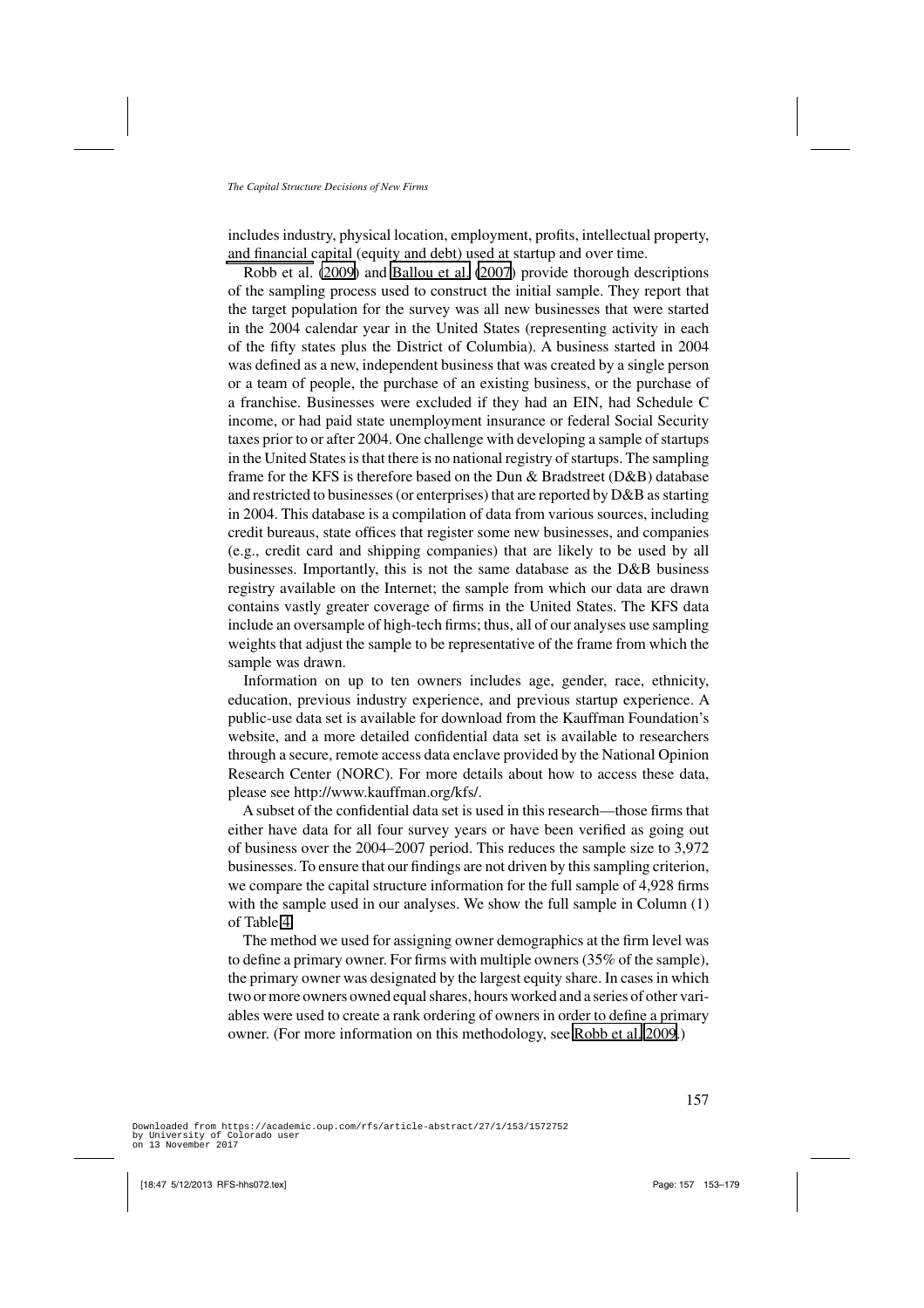|                                           |                                            | Weighted Percentage |
|-------------------------------------------|--------------------------------------------|---------------------|
| <b>Business Legal Status</b>              |                                            |                     |
|                                           | Sole proprietorship                        | 0.360               |
|                                           | Partnership                                | 0.057               |
|                                           | Corporation                                | 0.277               |
|                                           | Limited liability corporation              | 0.306               |
| <b>Business Location</b>                  |                                            |                     |
|                                           | Home-based                                 | 0.500               |
|                                           | Leased space                               | 0.396               |
|                                           | Other                                      | 0.104               |
|                                           | Urban/MSA                                  | 0.84                |
| <b>Business Product/Service Offerings</b> |                                            |                     |
|                                           | Service offered                            | 0.858               |
|                                           | Product offered                            | 0.516               |
|                                           | Business offers both service(s)/product(s) | 0.378               |
| <b>Intellectual Property</b>              |                                            |                     |
|                                           | Patents                                    | 0.022               |
|                                           | Copyrights                                 | 0.086               |
|                                           | <b>Trademarks</b>                          | 0.137               |
| <b>Employment Size</b>                    |                                            |                     |
|                                           | Zero                                       | 59.2                |
|                                           | 1                                          | 14.0                |
|                                           | $\overline{\mathbf{c}}$                    | 9.1                 |
|                                           | 3                                          | 4.6                 |
|                                           | $4 - 5$                                    | 5.8                 |
|                                           | $6 - 10$                                   | 3.9                 |
|                                           | $11+$                                      | 3.6                 |
| Credit score                              |                                            |                     |
|                                           | High credit score                          | 0.115               |
|                                           | Medium credit score                        | 0.553               |
|                                           | Low credit score                           | 0.332               |

#### **Table 1 Business characteristics**

Sample includes 3,972 firms that either survived over the 2004–2007 period or were verified as going out of business over the same period. Corporation includes C or S corporations. Limited liability corporation includes LLC or LLP designations. Home-based business means that the primary business location was the same as the owner's home. The variable "Urban/MSA" is a dummy variable that takes on the value 1 if the business location was in a metropolitan statistical area and is 0 otherwise. Credit score is a quintile score of the credit quality of the business.

Tables 1 and [2](#page-6-0) provide details on business characteristics. In Table 1, we report key features of the business—its legal form, location, and other features of operations. Roughly 36% of all businesses in the data are sole proprietorships, and about 58% are structured to provide some form of limited liability to owners. About 28% are organized as S or C corporations.

Half of the businesses in the survey are operated from the respondent's home or garage, and only a quarter of the firms in the survey have any form of intellectual property (patents, copyrights, and/or trademarks). We measure the urban/rural status of a startup by whether it is located in a metropolitan statistical area (MSA). Eighty-four percent of startups in our data are located in MSAs.

Reflecting the fact that they are being measured at their inception, the firms are also tiny by almost any conceivable measure. Nearly 60% of the firms have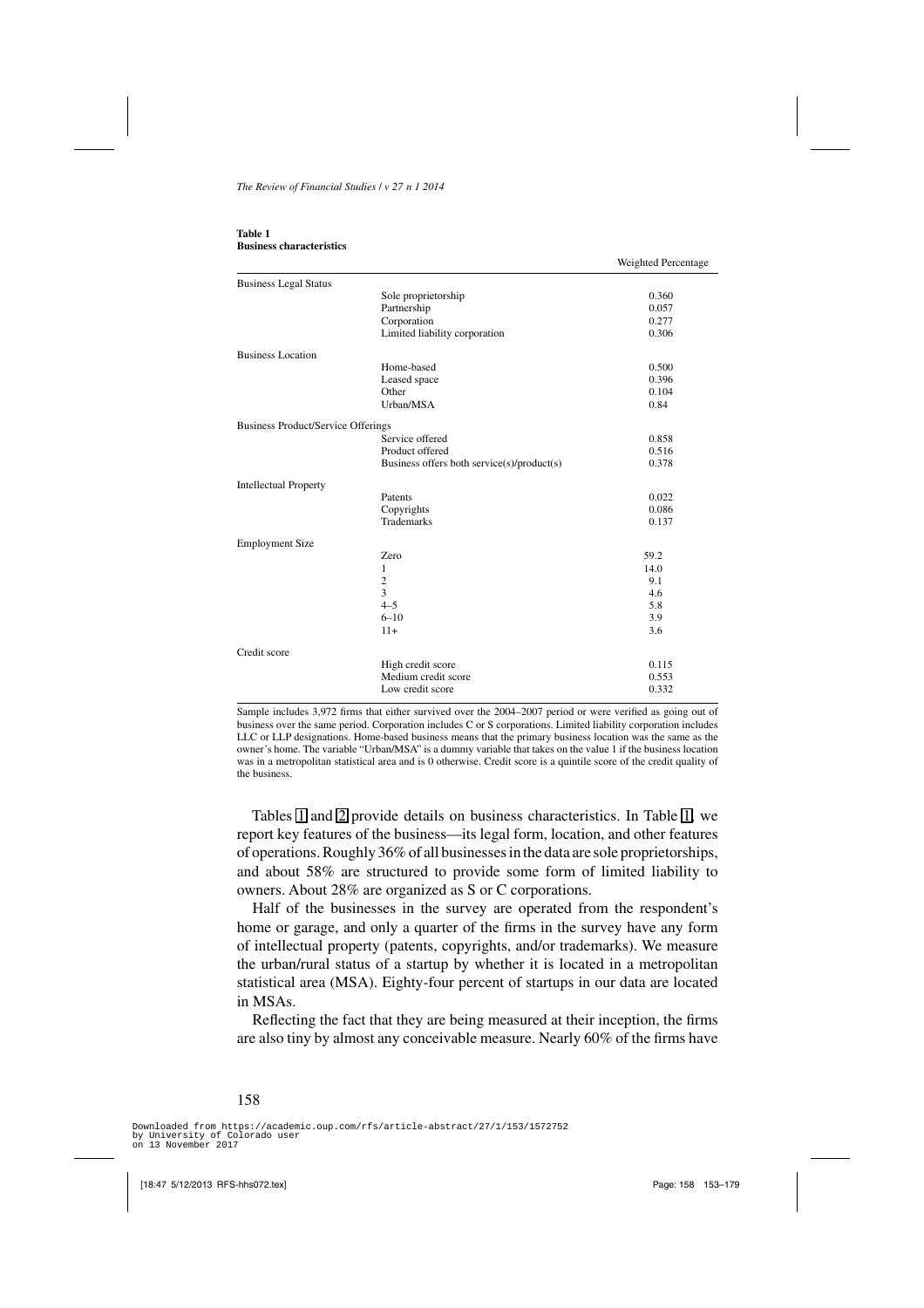#### <span id="page-6-0"></span>**Table 2 Cash-flow characteristics of startups in the KFS**

Panel A: Percent of Businesses by Revenues and Expenses

| Revenues             | Weighted Percentage                                           | Expenses             | Weighted Percentage |
|----------------------|---------------------------------------------------------------|----------------------|---------------------|
| Zero                 | 35.3%                                                         | Zero                 | $6.7\%$             |
| $$1,000$ or less     | 5.1%                                                          | \$1,000 or less      | $8.5\%$             |
| $$1,001 - $5,000$    | 7.7%                                                          | $$1,001 - $5,000$    | 16.0%               |
| $$5,001 - $10,000$   | 6.1%                                                          | $$5,001 - $10,000$   | 11.3%               |
| $$10,001 - $25,000$  | 10.5%                                                         | $$10,001 - $25,000$  | 16.2%               |
| \$25,001 - \$100,000 | 18.6%                                                         | $$25,001 - $100,000$ | 25.3%               |
| \$100,001 or more    | 16.8%                                                         | \$100,001 or more    | 15.8%               |
|                      | Panel B: Percent of Businesses by Amount of Profits or Losses |                      |                     |
| Profit $(44.5\%)$    | Weighted Percentage                                           | Loss (55.5%)         | Weighted Percentage |
| Zero                 | 19.4%                                                         | Zero                 | 3.4%                |
| \$1,000 or less      | 10.2%                                                         | \$1,000 or less      | 13.2%               |
| $$1,001 - $5,000$    | 16.4%                                                         | $$1,001 - $5,000$    | 27.3%               |
| $$5,001 - $10,000$   | 12.5%                                                         | $$5,001 - $10,000$   | 17.0%               |
| $$10,001 - $25,000$  | 17.4%                                                         | $$10,001 - $25,000$  | 17.9%               |
| \$25,001 - \$100,000 | 20.0%                                                         | $$25,001 - $100,000$ | 16.9%               |
| \$100,001 or more    | 4.1%                                                          | \$100,001 or more    | 4.2%                |

Sample includes 3,972 firms that either survived over the 2004–2007 period or were verified as going out of business over the same period. Panel A refers to the distribution of revenues and expenses, whereas Panel B refers to the distribution of profits and losses. In Panel B, 44.5% of the sample reported earning profits, of which 19.4% indicated approximately zero profits; likewise, 55.5% reported losses, of which around 3.4% reported zero loss.

no employees other than the founder, and less than 8% of firms in the sample have more than five employees in their first year of operations.

Table 2 considers the cash-flow characteristics of these nascent businesses. Even though these firms are small, nearly 20% of firms (16.8%) have over \$100,000 in revenue in their first year. Indeed, 45% of the firms in the sample have more than \$10,000 in annual revenue in their first year. Of course, over 57% of firms have more than \$10,000 in expenses, and almost one in four firms reports zero profit or loss.

Table [3](#page-7-0) examines owner characteristics in more detail. In spite of the fact that most of the businesses in our data begin at home, in people's garages, with fewer than five employees, the overwhelming majority of business owners have at least some industry experience. Less than 10% of owners have no previous industry experience, whereas more than half have more than five years of industry experience. Likewise, more than 40% of business owners have started a business before. More than 80% of respondents are over the age of thirty-five when they start their business, and roughly half of the sample is aged forty-five or older.

The entrepreneurs in our sample are relatively well educated. Less than 20% of respondents have less than a high school degree, whereas well over half of the respondents have completed some form of a college degree. Finally, nearly a quarter of all respondents have received some form of advanced or postgraduate education. In broad terms, these demographics match those reported in other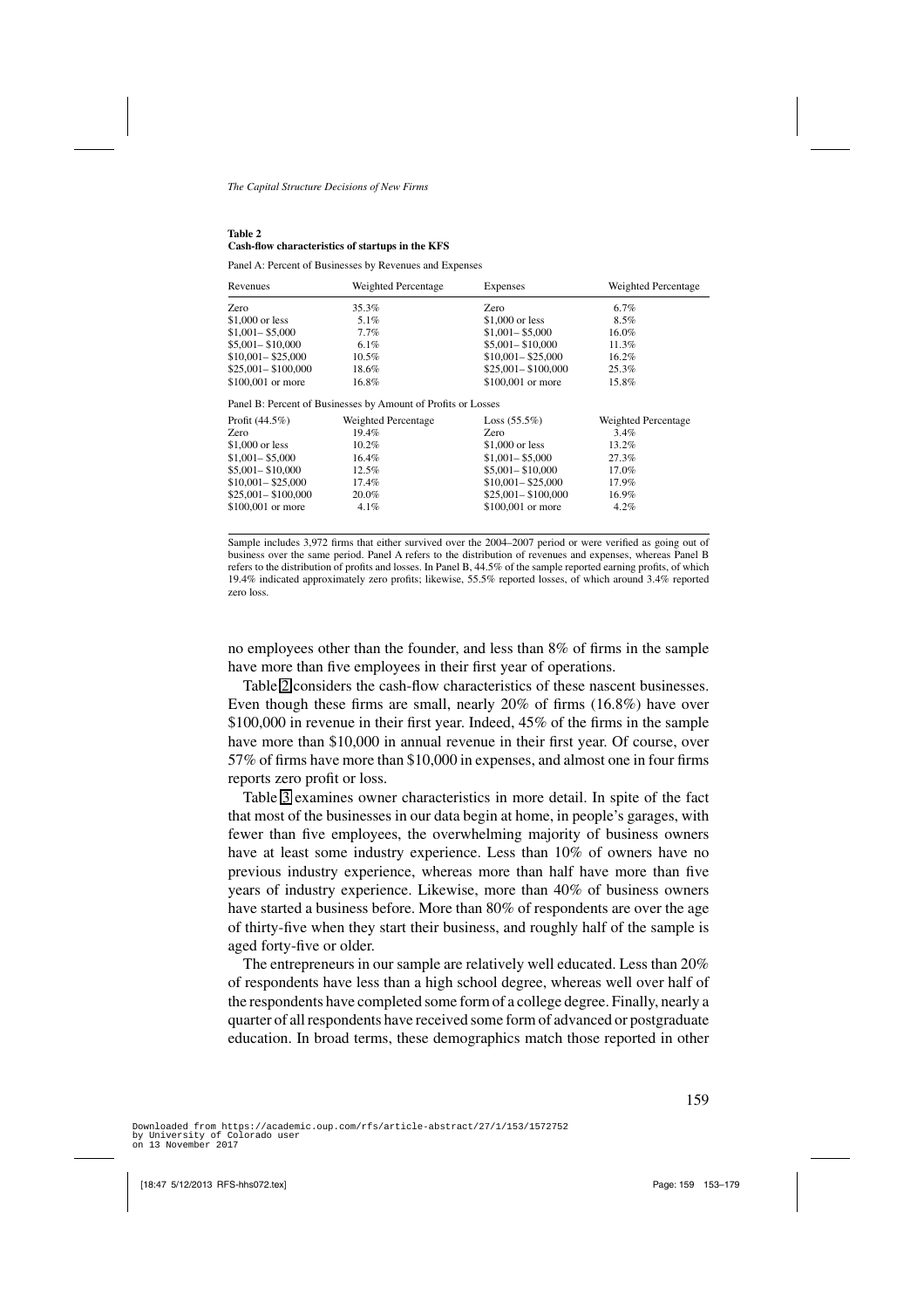| Characteristics        | Weighted Percentage | Characteristics:     | Weighted Percentage |
|------------------------|---------------------|----------------------|---------------------|
| Male                   | 69.2                |                      |                     |
| Female                 | 30.8                | Industry Exp. (Yrs.) |                     |
|                        |                     | $\mathbf{0}$         | 9.8                 |
| White                  | 79.3                | $1 - 2$              | 13.9                |
| Black                  | 8.6                 | $3 - 5$              | 15.6                |
| Asian                  | 4.2                 | $6 - 9$              | 9.9                 |
| Others                 | 2.3                 | $10 - 14$            | 13.6                |
|                        |                     | $15 - 19$            | 11.3                |
| Non-Hispanic           | 94.5                | $20 - 24$            | 9.3                 |
| Hispanic               | 5.5                 | $25 - 29$            | 7.5                 |
|                        |                     | $30+$                | 9.3                 |
| Owner Age              |                     |                      |                     |
| 24 or younger          | 1.3                 |                      |                     |
| $25 - 34$              | 16.5                | Previous Start-ups   |                     |
| $35 - 44$              | 33.6                | $\mathbf{0}$         | 57.5                |
| $45 - 54$              | 29.0                | 1                    | 21.5                |
| 55 or older            | 19.6                | $\overline{2}$       | 10.2                |
|                        |                     | 3                    | 5.0                 |
| <b>Owner Education</b> |                     | 4 or more            | 5.8                 |
| HS grad or less        | 13.9                |                      |                     |
| Tech/trade/voc. Deg.   | 6.4                 |                      |                     |
| Some coll., no deg.    | 21.8                | Hours Worked         |                     |
| Associate's            | 8.6                 | $<$ 20               | 18.5                |
| Bachelor's             | 25.3                | $20 - 35$            | 19.5                |
| Some grad, no deg.     | 5.9                 | $36 - 45$            | 14.3                |
| Master's degree        | 13.4                | $46 - 55$            | 15.2                |
| Professional/doctorate | 4.7                 | 56 or more           | 32.5                |

#### <span id="page-7-0"></span>**Table 3 Business owner demographics**

Sample includes 3,972 firms that either survived over the 2004–2007 period or were verified as going out of business over the same period.

data sources. For example, these demographics are similar to those reported in [Puri and Robinson](#page-26-0)[\(2008](#page-26-0)[\), using the Survey of Consumer Finances, and](#page-25-0) Fairlie and Krashinsky [\(2007](#page-25-0)), using the Characteristics of Business Owners Survey.

# **2. Theoretical Framework**

Although our purpose is neither to propose nor to test a specific theory of how startups are financed, it is nonetheless useful to set out a theoretical framework for understanding the forces that are likely to shape patterns that we see in the data. In the first subsection, we review some theoretical arguments related to our exercise. In Subsection [2.2,](#page-8-0) we highlight the distinction between riskbearing and liquidity provision. Then, in Subsection [2.3,](#page-10-0) we use this theoretical motivation to provide a classification scheme for the data we analyze.

## **[2.1](#page-26-0) [Theories](#page-26-0) [of](#page-26-0) [s](#page-26-0)tartup capital**

Stiglitz and Weiss [\(1981\)](#page-26-0) model how rationing can occur when observationally equivalent borrowers of heterogeneous quality attempt to raise capital in debt markets. This model illustrates how informational asymmetry can lead to limited access to debt. Taken at face value, the Stiglitz/Weiss model would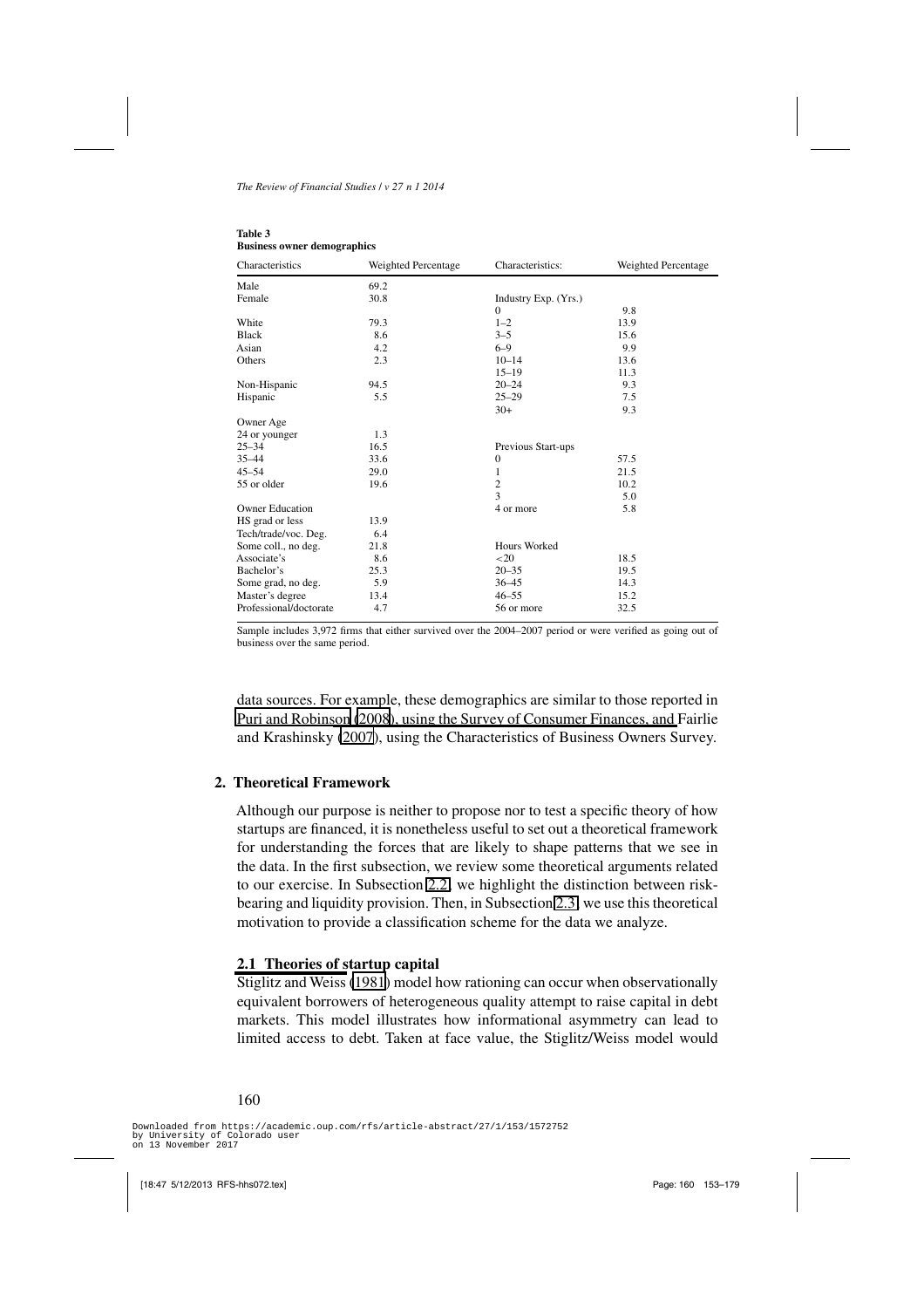<span id="page-8-0"></span>predict low explanatory power in capital structure regressions on small firms. This is because the model predicts that, among a pool of observationally equivalent borrowers, some borrowers would receive funding, whereas some would not. Since, in effect, low  $R^2$  values indicate that the total variation in capital structure choice is poorly explained by observable factors, low  $R^2$  values in the regressions we report are at least consistent with the Stiglitz/Weiss credit rationing model.

The Stiglitz/Weiss model has led many scholars to assert that frictions in capital markets prevent startups from accessing formal debt markets. In the presence of such acute frictions, startups are assumed to pursue financing from informal channels, or through the heavy reliance on trade credit (see, e.g., [Peterson and Rajan 1994, 2000\)](#page-26-0). Likewise, [Berger and Udell](#page-25-0) [\(1998\)](#page-25-0) postulate a life-cycle theory of small firm finance wherein "financial needs and options change as the business grows, gains further experience, and becomes less informationally opaque" [\(Berger and Udell 1998,](#page-25-0) p. 622).

According to this logic, one prediction from this literature is that more informationally opaque firms rely more on informal capital and less on formal credit channels, because their greater degree of information asymmetry screens them out of credit markets to a greater degree. This is, in essence, the central prediction from the life-cycle view of small firm finance, since that view posits that small firms rely first on insider finance, then on angel finance and trade credit, and only later on intermediated external finance [\(Berger and Udell 1998;](#page-25-0) [Sahlman 1990](#page-26-0)). In contrast, firms with less informational opaqueness should face fewer financing constraints and in general should have larger amounts of total financing and greater reliance on outside financing as the main source of capital.

Of course, testing this prediction is complicated by the fact that informationally opaque firms may be founded by those whose social networks have more limited access to capital, in which case the supply of informal capital would simply be insufficient to make up for the lack of access to formal capital. Therefore, even if informationally opaque borrowers are partially screened from credit markets, they may face such a short supply of capital in informal markets that they simply access lower amounts of capital of all types, without the proportions differing across types of financing.

# **2.2 Distinguishing liquidity provision and risk-taking**

Most theoretical treatments of capital structure explicitly or implicitly assume that limited liability implies that a borrower cannot claim more than the value of the business in question—that an entrepreneur's wealth outside the business is either entirely invested or else is not available.<sup>3</sup> However, empirical

<sup>3</sup> That is, many models start with the assumption that a wealth-constrained borrower needs access to capital to fund a project and can borrow at most the difference between the project's initial cost and the amount of capital available to the entrepreneur from private sources.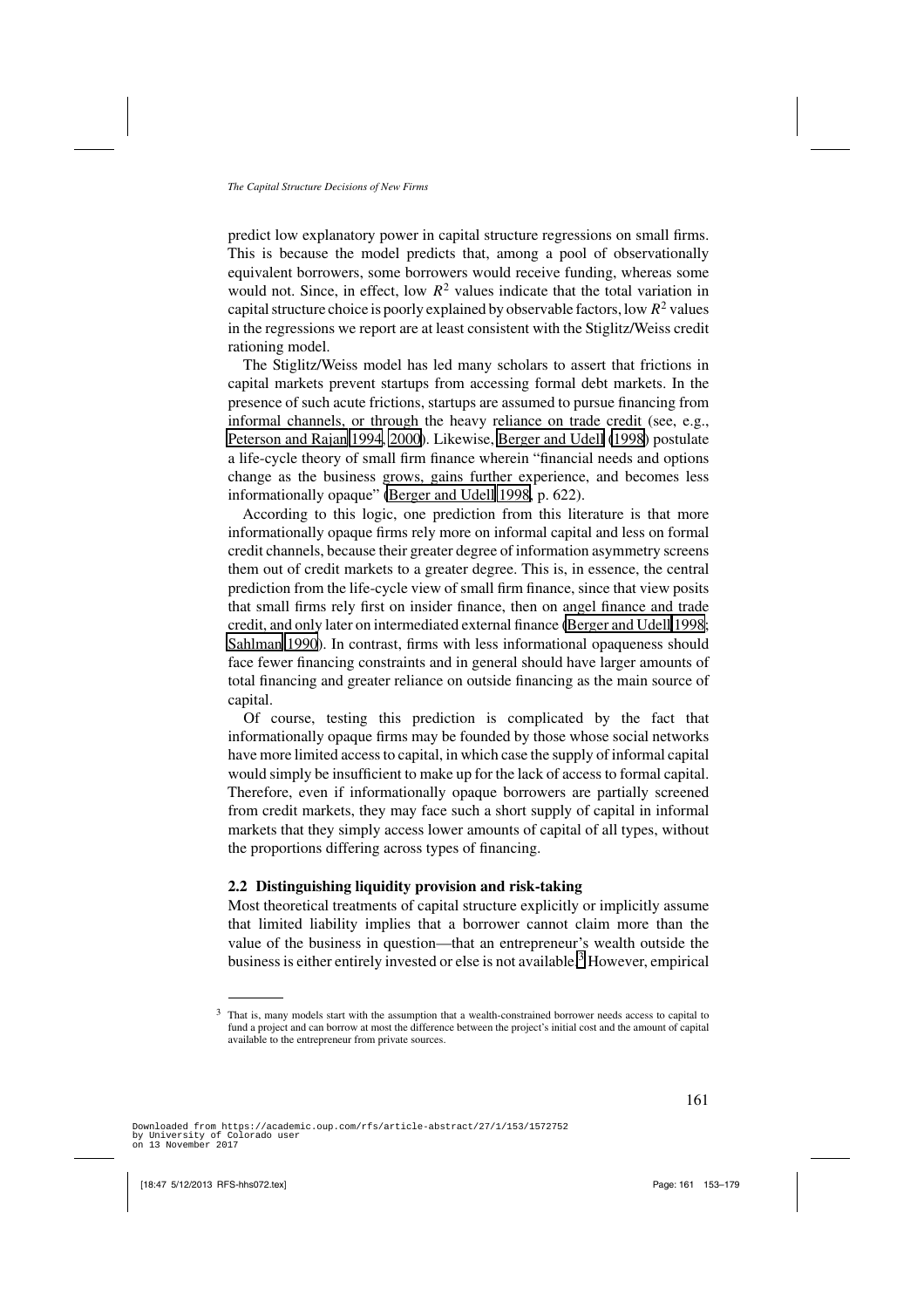research on small business lending has shown that personal guarantees and personal collateral must often be posted to secure financing for startups [\(Moon](#page-25-0) [2009](#page-25-0); [Avery, Bostisc, and Samolyk 1998](#page-25-0); [Mann 1998](#page-25-0)). In essence, this means that limited liability constraints can be contractually circumvented in the borrower/lender agreement with a bank by requiring the borrower to pledge personal assets that may exceed the value of the business if it fails.

The fact that limited liability constraints can be circumvented in smallbusiness lending relationships implies that there is a critical distinction between liquidity provision and risk-bearing in financing relationships. For example, consider a simple two-period economy in which an entrepreneur with home equity wishes to borrow against the home in order to finance a startup of unknown value. The entrepreneur wishes to borrow  $K$  to finance the startup at an interest rate r and can pledge as much as  $\gamma K(1+r)$  in collateral in the event that the business fails. Clearly, the entrepreneur bears the risk of business failure (and stands to enjoy the benefits of success if the business does not fail) but the entrepreneur's home equity is not liquid and therefore cannot finance the business directly.

Figure 1 sketches this logic in a slightly more rigorous way. In Figure 1, the value of the business in the good state of nature (success) is  $X_H$ , whereas the value in the bad state is  $X_L$ . The parameter  $\gamma$  measures the degree to which a lender can recapture the face value of the loan in the event that firm value is low. Parameterizations where  $X_L < \gamma K(1+r)$  represent situations in which the borrower pledges capital outside the project, such as personal guarantees or collateral, to secure the loan.

Whenever  $\gamma > 0$ , the loan contract with the bank essentially means that the entrepreneur is holding a *levered* equity claim in the business; she has pledged an amount  $X_L - \gamma K(1+r)$  in the event that the business fails. Thus,



#### **Figure 1 Liquidity provision and risk-bearing**

This figure depicts a firm that is worth \$X at time 0, when it raises \$K from a bank in the form of a loan. At time 1, the outcome is either good or bad and the firm is worth  $X_H$  or  $X_L$ , respectively. The lender is fully repaid in the good state, and in the bad state can reclaim a fraction  $\gamma$  of the loan's value. Whenever  $\gamma > 0$ , the entrepreneur holds a levered equity claim.

## 162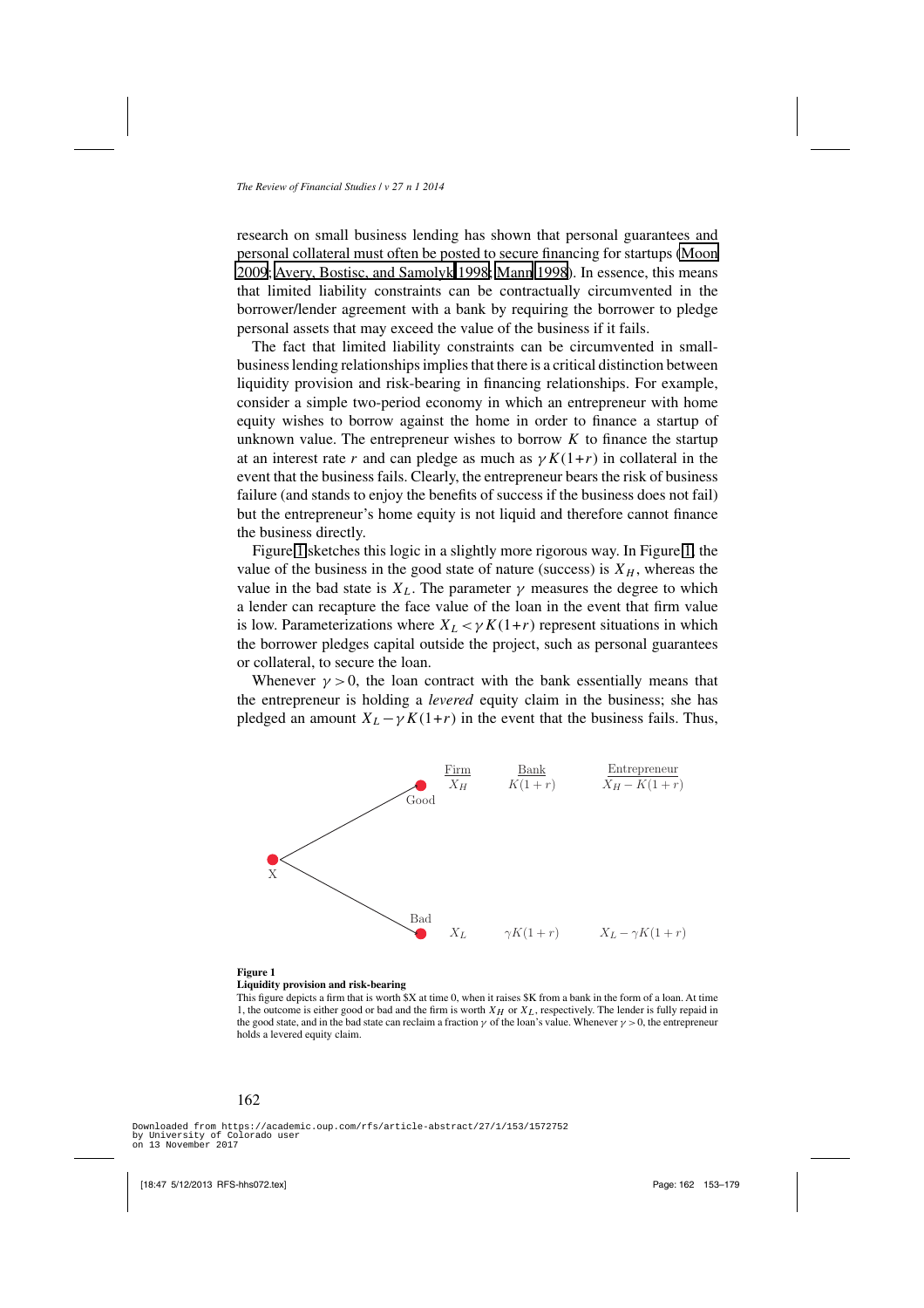<span id="page-10-0"></span>the entrepreneur uses leverage to access liquidity from a bank, but in turn holds a levered equity claim in the business that is being started.

## **2.3 A classification scheme for startup capital**

The logic of the previous section suggests that a natural way to classify financing decisions is first to distinguish between type of security (i.e., equity vs. debt) and then also to distinguish capital according to its source (i.e., formal vs. informal). The justification for this stems from the fact that different providers of capital may have access to different enforcement technologies, leading in turn to different values of  $\gamma$  in the framework above. For example, informal lenders, such as friends and family, may have little ability to seize collateral (i.e., their enforcement technology corresponds to low values of  $\gamma$ ), and therefore the expected return to debt for them is low; this may lead them to prefer equity over debt.

Capital can be provided by owners, by insiders, or by outsiders. The KFS is careful to distinguish owner equity from cash that a business owner obtained through, say, a home equity line, which in our classification scheme would be a source of outside debt, since it was provided through a formal contract with a lending institution. Informal financing channels include debt or equity from family members and personal affiliates of the firm, whereas formal financing channels include debt accessed through formal credit markets (banks, credit cards, and lines of credit) as well as venture capital and angel financing.

Following the logic of the previous section, our classification scheme groups together personal debt on the business owner's household balance sheet with business bank loans, and places these under the "outside debt" category. For around 40% of our sample, the distinction between personal and business debt is meaningless because the business is structured as a sole proprietorship. For the roughly 60% that remain, we do not have data about which firms relied on personal guarantees and the use of personal assets as collateral, but the work of [Moon](#page-25-0) [\(2009\)](#page-25-0), [Avery, Bostisc, and Samolyk](#page-25-0) [\(1998\)](#page-25-0), [Mann](#page-25-0) [\(1998\)](#page-25-0), and others suggests that these channels are important. As such, our primary distinction is not whether the debt is a claim on the business owner's household assets or her business assets but rather whether this debt was issued by an institution or friends and family.

To summarize, the simple theoretical framework that we have presented here allows us to classify funding into one of six categories. First, we can distinguish between whether the source of capital is the owner, insiders, or outsiders. Although owners may use personal assets as collateral to obtain bank loans, we classify loans from banks as originating from outsiders—the fact that personal collateral may have secured the loan highlights the fact that the entrepreneur may be holding a levered equity claim in the firm. Second, for each of these sources of capital, we can further distinguish between whether the capital is provided in the form of debt or equity. In the next section, we use this classification scheme to describe the sources of capital for startups.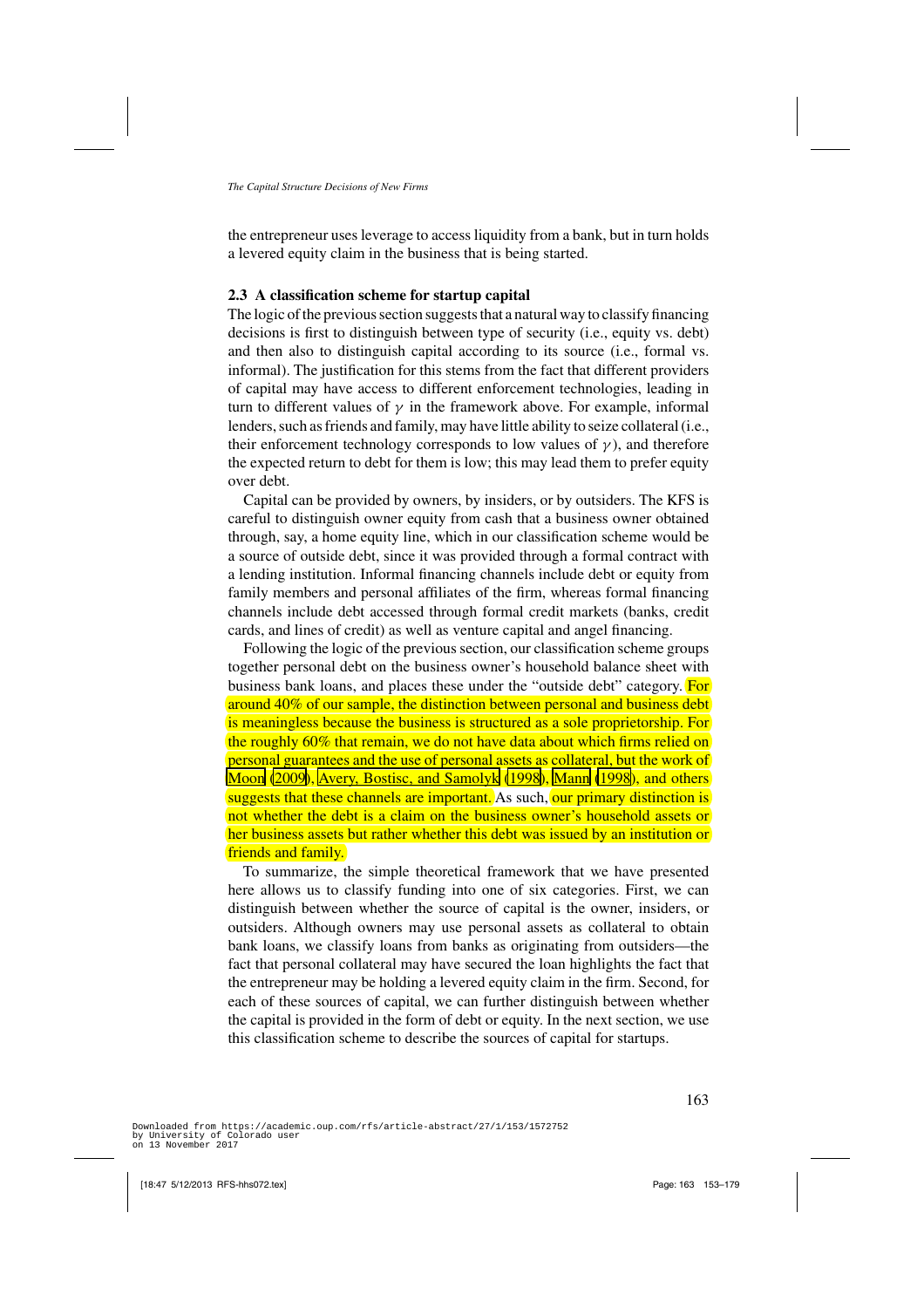## <span id="page-11-0"></span>**3. Where Do Startups Go for Capital?**

## **3.1 A detailed look at capital structure**

In Table 4, we use this classification scheme to provide a detailed look at the capital structure choices that nascent firms make. The thirty different sources of capital for startup businesses are grouped into the six categories described previously (owner/insider/outsider  $\times$  debt/equity).

#### **Table 4 Sources of financing for 2004 startups**

| Category                       | <b>Funding Source</b>              | Full<br><b>KFS</b> | Analysis<br>Sample | Mean if $>0$ | Count |
|--------------------------------|------------------------------------|--------------------|--------------------|--------------|-------|
| <b>Owner Equity</b>            |                                    | 33,640             | 31,734             | 40,536       | 3,093 |
| <b>Owner Debt</b>              |                                    | 4,952              | 5,037              | 15,765       | 1,241 |
|                                | Personal CC balance, resp.         | 2,812              | 2,811              | 9,375        | 1,158 |
|                                | Personal CC balance, others        | 1,906              | 238                | 7,415        | 132   |
|                                | Personal loan, other owners        | 235                | 1,989              | 124, 124     | 67    |
| <b>Insider Equity</b>          |                                    | 2.221              | 2,102              | 44.956       | 177   |
|                                | <b>Spouse equity</b>               | 524                | 646                | 40,436       | 62    |
|                                | <b>Parent equity</b>               | 1,697              | 1,456              | 42,509       | 126   |
| <b>Insider Debt</b>            |                                    | 7,257              | 6,362              | 47,873       | 480   |
|                                | Family loan                        | 2,760              | 2,749              | 29,232       | 327   |
|                                | Family loan to other owners        | 1,719              | 284                | 34,509       | 29    |
|                                | Personal loan to other owners      | 272                | 550                | 28,988       | 73    |
|                                | Other personal loans               | 649                | 924                | 81,452       | 45    |
|                                | <b>Business loan by family</b>     | 1,156              | 1,760              | 57,207       | 115   |
|                                | Business loan by owner             | 635                | 15                 | 9,411        | 5     |
|                                | Business loan by emp.              | 52                 | 79                 | 22,198       | 9     |
| <b>Outsider Equity</b>         |                                    | 19,257             | 15,935             | 354,540      | 205   |
|                                | Other informal investors           | 5,148              | 6,350              | 244,707      | 110   |
|                                | <b>Business equity</b>             | 6,621              | 3,645              | 321,351      | 56    |
|                                | Govt. equity                       | 5,242              | 798                | 146,624      | 27    |
|                                | <b>VC</b> equity                   | 701                | 4,804              | 1,162,898    | 26    |
|                                | Other equity                       | 1,546              | 337                | 187,046      | 8     |
| <b>Outsider Debt</b>           |                                    | 50,130             | 47,847             | 128,706      | 1,439 |
|                                | Personal bank loan                 | 18,031             | 15,859             | 92,433       | 641   |
|                                | Owner bus. CC balance              | 16,213             | 1,009              | 7,107        | 543   |
|                                | Personal bank loan by other owners | 5,017              | 1,859              | 80,650       | 92    |
|                                | Bus. CC balance                    | 4,227              | 812                | 6,976        | 452   |
|                                | Other Bus. CC balance              | 2,275              | 135                | 7,852        | 62    |
|                                | Bus, bank loan                     | 1,591              | 17,075             | 261,358      | 243   |
|                                | Credit line balance                | 1,030              | 5,057              | 95,058       | 210   |
|                                | Nonbank bus. loan                  | 133                | 3,627              | 214,920      | 72    |
|                                | Govt. bus. loan                    | 857                | 1,331              | 154,743      | 34    |
|                                | Other bus. loan                    | 241                | 231                | 78,281       | 19    |
|                                | Other individual loan              | 206                | 226                | 43,202       | 22    |
|                                | Other debt                         | 308                | 626                | 119,493      | 22    |
| <b>Total Financial Capital</b> |                                    | 117,458            | 109,016            | 121,981      | 3,536 |
| <b>Trade Credit</b>            |                                    | 21,628             | 21,793             | 93,536       | 838   |

The first column, labeled "Full KFS," includes all 4,928 firms in the Kauffman Firm Survey. For some of these firms, it cannot be verified that they either went out of business or remain in operations; therefore, in the remaining columns we include 3,972 firms that either survived over the 2004–2007 period or were verified as going out of business over the same period. This column is labeled "Analysis Sample." These two columns report means that include firms with \$0 amounts of a particular source of capital. The third column, labeled "Mean if >0," reports the mean, in dollars, for only firms with positive amounts of that source of funding. The sample size for that source of funding is reported in the final column.

## 164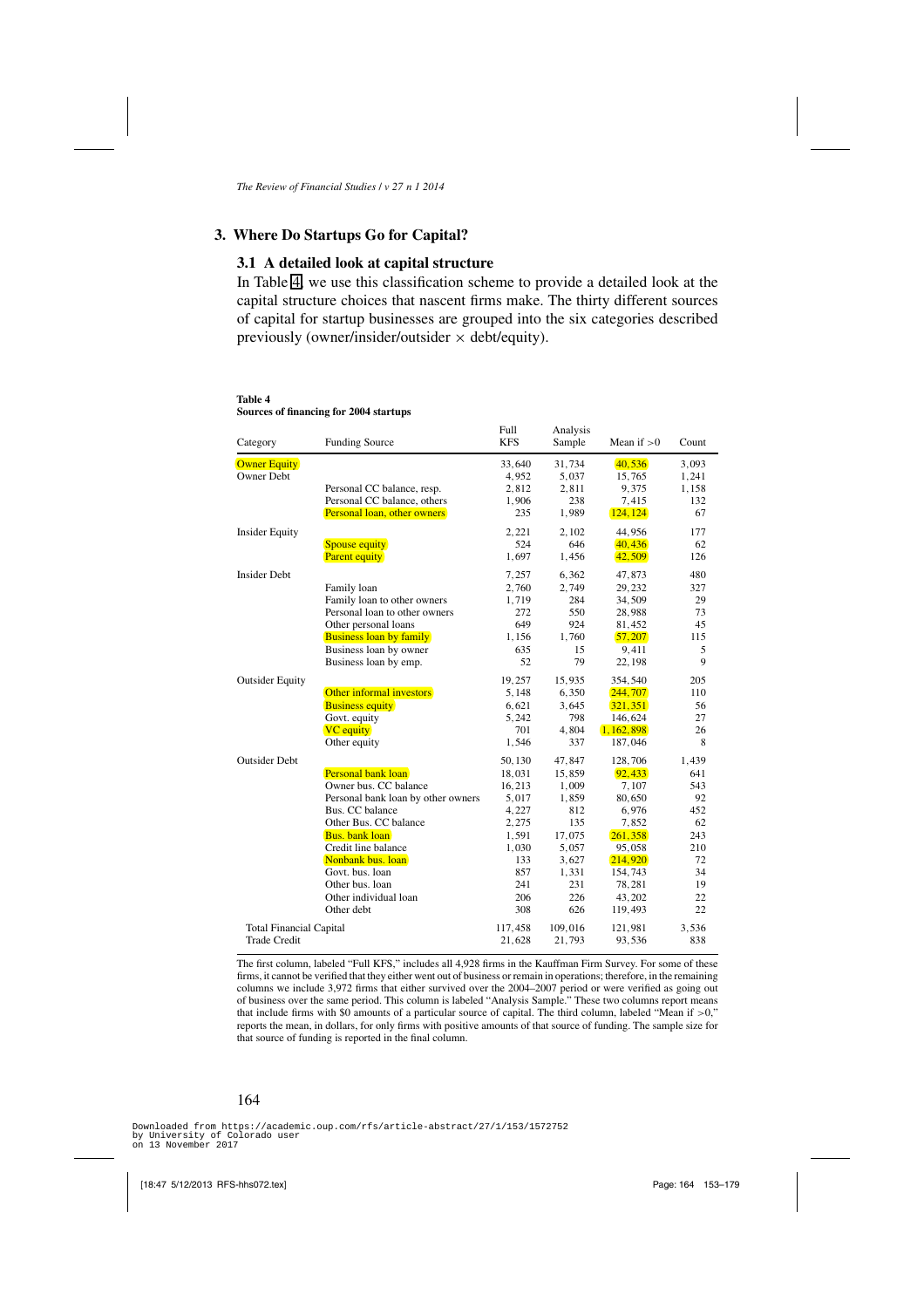Although our primary focus is on the 3,972 firms for which we can verify that the firm is either operating or else has gone out of business by 2007, we want to make sure that our conclusions are not skewed by this sampling criterion. Therefore, in the first column of Table [4,](#page-11-0) we report averages taken over all 4,928 firms in the full sample. This column is labeled "Full KFS" because it imposes no sampling restrictions. Then, in the second column, we report the grand mean calculated over the 3,972 firms. This column is labeled "Analysis Sample." Finally, in Columns 3 and 4, we recalculate the mean over the 3,972 firms in our primary sample, but exclude observations for which there was no measured financial activity from that source. Column 3 reports this restricted mean, whereas Column 4 reports the number of observations over which Column 3 is calculated.

Turning to the first row of Columns 3 and 4, over 75% of firms have at least some owner equity; of these, the mean amount is just over \$40,500. If we include the quarter of firms with no reported owner's equity, the average owner equity amount drops to \$31,734 (Column 2).

Owner debt plays a much smaller role. Only about one quarter of firms in the sample have some form of owner personal debt, and the vast majority of this is mostly in the form of debt carried on an owner's personal credit card. The overall average amount of credit card debt used to finance startups is a modest \$5,037, but this includes the roughly 75% of owners who do not use personal credit cards to start their businesses. Among those who do, the balance is considerably larger—\$15,765, or about one-third of the size of owner equity. But in general, personal credit card balances make up a relatively small fraction of startups' overall capital structure at inception—only about 4% to 5% of the firm's total capitalization is in the form of personal credit card balances held by firm owners.

Whereas owner-provided capital is heavily tilted toward equity, the capital from other sources is heavily tilted toward debt. If we include the firms with zero values, firms use about five times as much debt as they do equity. This holds for both inside debt (\$6,362) to equity (\$2,102), as well as outside debt (\$47,847) to equity (\$15,935). But, seven times as many firms report outside debt as report outside equity. Yet, among those who do receive outside equity, there is no question that it is important. The average amount of outside equity among the 205 firms that access this source of financing is over \$350,000, roughly twice as large as the total financial capital for the average firm in the survey.

Turning first to insiders, we see that equity is uncommon. Only about 5% of the sample relies on equity from a spouse or other family members, and the overall average amount (including the 95% with no family equity) is only about 2% of the average funding. Yet, among the group who uses family equity, the source is important; the magnitude of insider equity is roughly the same as that of owner equity and many times larger than the magnitude of owner debt.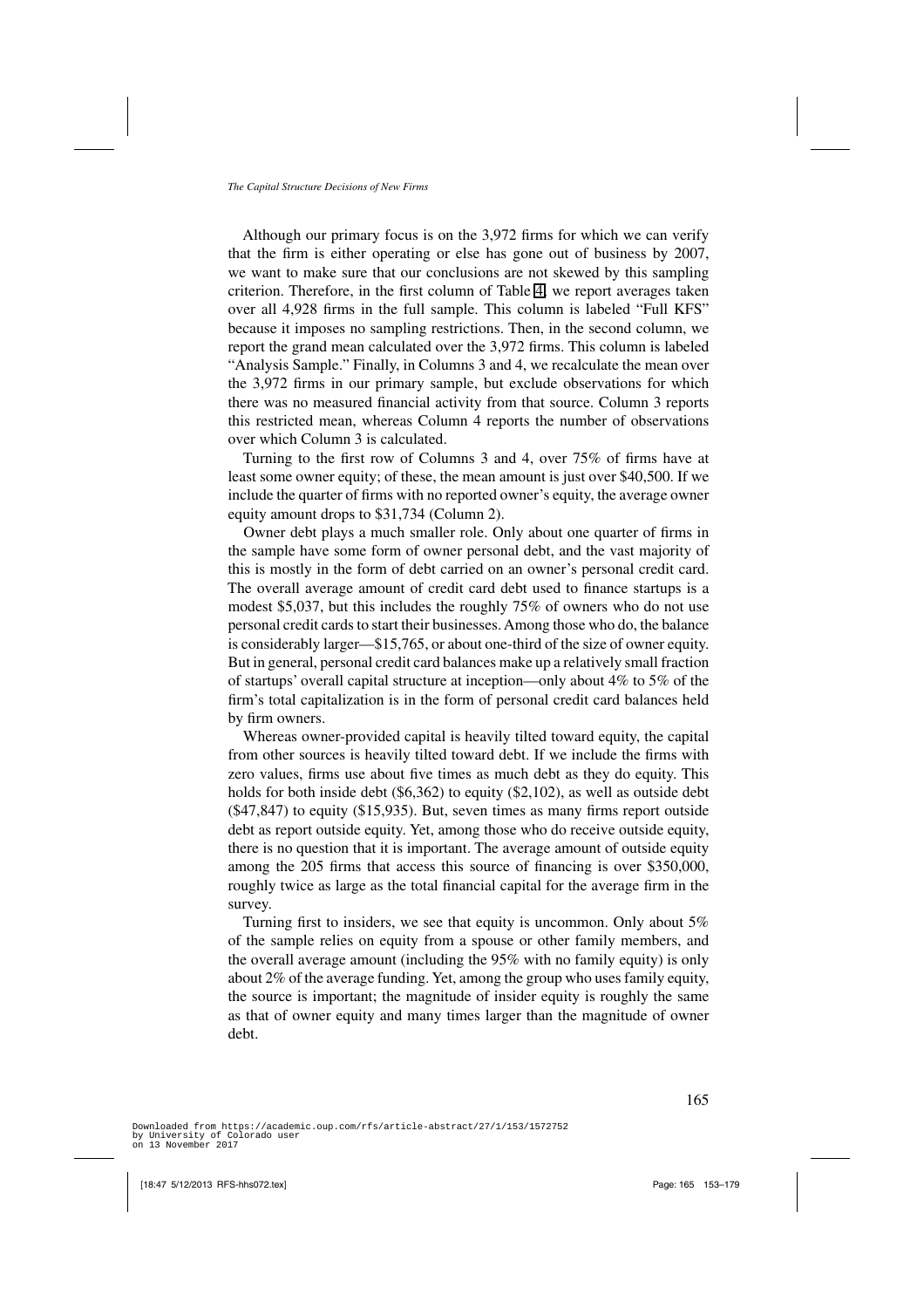Insider debt is more common, but is still a small source of funding relative to outside debt and equity. The mean value of inside debt for all firms is \$6,362, and this primarily comes from personal loans received by the respondent from family and other owners. Loans directly to the business from owners or other family members are also important, but the fact that less than 10% of surveyed firms rely on any one type of inside debt suggests that this funding source is not commonly relied upon by new firms.

When we turn to outsider debt, we see that on average it is the largest single financing category for startups during their first year of operation. Though this no doubt reflects the relative supply of outside debt to other funding sources, it is noteworthy that only a relatively small fraction of this comes from credit card balances issued to the business. Of the \$47,847 average debt level, less than \$2,500 on average comes from business credit cards.

One widely held view about entrepreneurial finance is that startups lack access to formal capital markets, and thus are forced to rely on an informal network of family, friends, and other financing sources, like credit cards, to bootstrap their initial financing. Table [4](#page-11-0) speaks against this idea. First, outside capital is extremely important, even at the earliest stages of a firm's life. The average new firm has approximately \$109,000 of financial capital. Of that, roughly half comes from outside sources.

To be clear, however, informal investors do play an important role for those firms that obtain external equity funding. Looking solely at the external equity funding, of the 205 firms that received some form of external equity funding, over half received funding from outside informal investors. The average amount, around \$245,000, is roughly one-fourth of the average for the handful of firms that report obtaining venture capital.<sup>4</sup>

Second, the vast majority of this outside capital comes in the form of credit, either through personal loans made directly to the owner or through business credit cards. Moreover, credit cards play a relatively small role for the average startup. If we total the average credit card holdings on all personal and business accounts associated with the business, the amount sums to less than half the average personal bank loan. If we tally the average personal bank loan and the average business bank loan, this amount is roughly four times the size of the average total credit card balances outstanding.

Trade credit is also widely recognized to be an important source of funding for informationally opaque firms [\(Peterson and Rajan 1994, 1997, 2000](#page-26-0)). In the final row of Table [4,](#page-11-0) we report the average amounts of trade credit for the firms in our sample. Clearly, the average firm relies heavily on trade credit. But, on average, trade credit comes in behind outsider debt and personal equity as the third most common source of capital. It is well ahead of both credit cards and

<sup>4</sup> Some firms may indeed misclassify angel investors as venture capital, as the average amounts are quite low.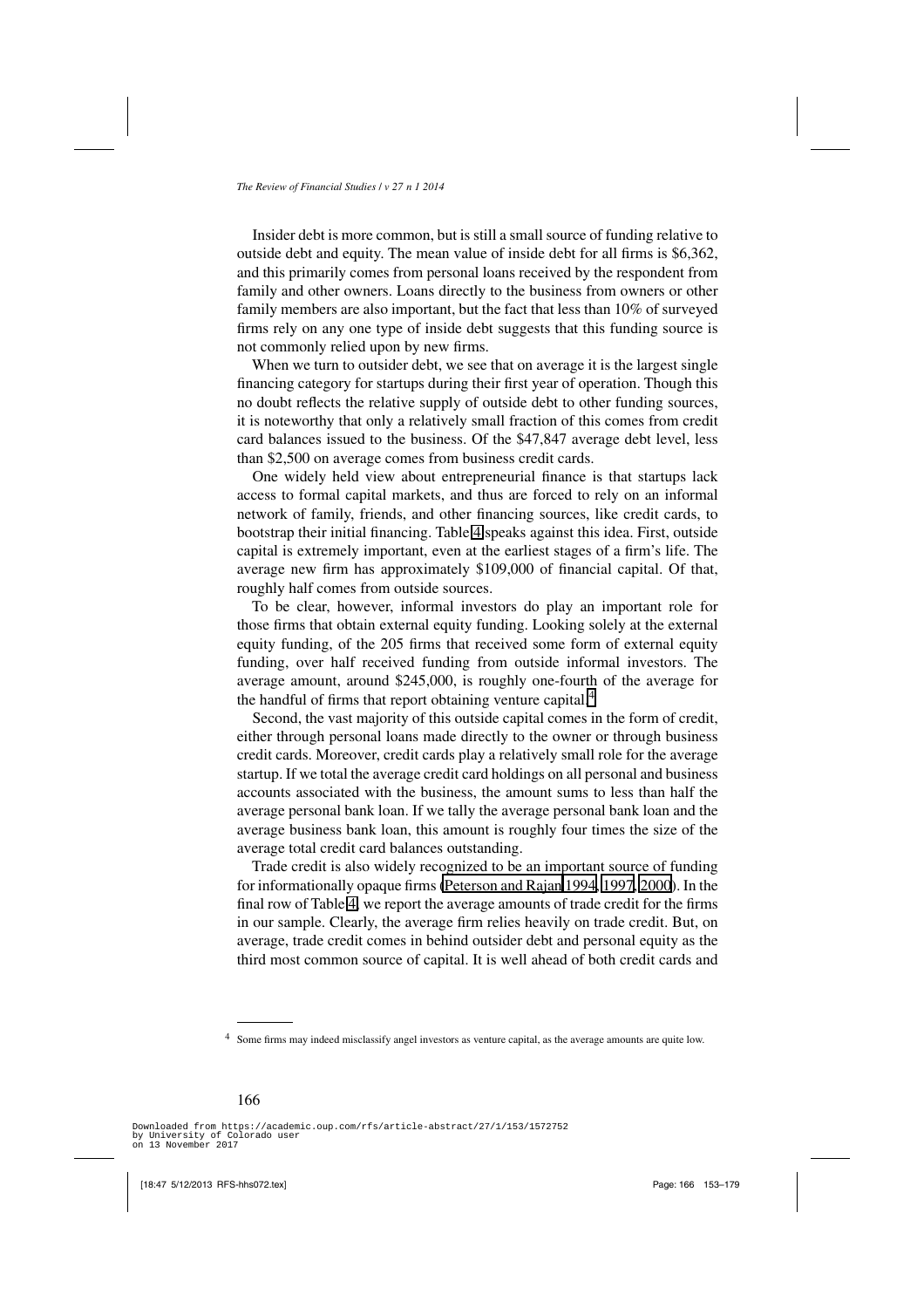friends and family in terms of the average amount used, but it represents only about half of the amount of formal debt used by startups.

Column 1, labeled "Full KFS," provides a check against the possibility that our sample restrictions, which require us to verify whether a firm is operating or has ceased operations, skew the conclusions we draw from this table. It repeats the analysis but includes the 956 firms whose viability or closure cannot be determined in the data. Although the average amounts for any given subcategory differ, the average amounts for the six categories closely match that of the analysis sample. In addition, the levels of trade credit are also quite similar. Therefore, there is no evidence from Column 1 that we systematically bias our conclusions by focusing on firms that can be verified either to have exited or be in continued operations.

## **3.2 Capital structure and firm type**

Perhaps the most surprising finding in Table [4](#page-11-0) is that formal credit channels business and personal bank loans—are the most important sources of funding for startups. To push this observation further, we segment the data in Table [5](#page-15-0) to report capital structure patterns for different types of startup firms.

The idea behind Table [5](#page-15-0) is to isolate those firms that are in their very earliest stages of starting up, to see if the overall capital structure patterns hold there as well. This can be done according to a number of criteria. In the first column of Table [5,](#page-15-0) we examine the 2,425 firms that have no employees other than the founder. These firms are small relative to the average reported for all firms in Table [4—](#page-11-0)their total capital is only around \$45,000 as compared to the roughly \$110,000 in Table [4.](#page-11-0) But proportionately, outside debt plays a quite similar role: the average nonemployer firm has \$19,353, or about 43% of its total capital, in outside debt compared to approximately \$48,000, or about 44% of total capital on average, for firms overall. Of the outside debt, we again see that business bank loans and personal bank loans make up the bulk of the \$19,353. Only about \$2,500 comes from other sources on average.

The second column examines the 2,168 businesses that do not operate any office or warehouse space outside of owners' homes. These too are small, presumably including the proverbial "garage business" as well as businesses of a professional nature that operate out of a home office. The capital structure patterns for these businesses are remarkably similar to the nonemployer businesses; about 40% of their total capital is financed through outside debt, and the lion's share of that comes from personal and business bank loans, rather than credit card balances.

Another way to pinpoint firms at their earliest stages is to focus only on prerevenue or preprofit firms. We examine these firms in Columns (3) and (4), respectively. These firms are considerably larger than the previous two categories, presumably because these include many firms that have secured inventories in advance of sales or require external building space to operate.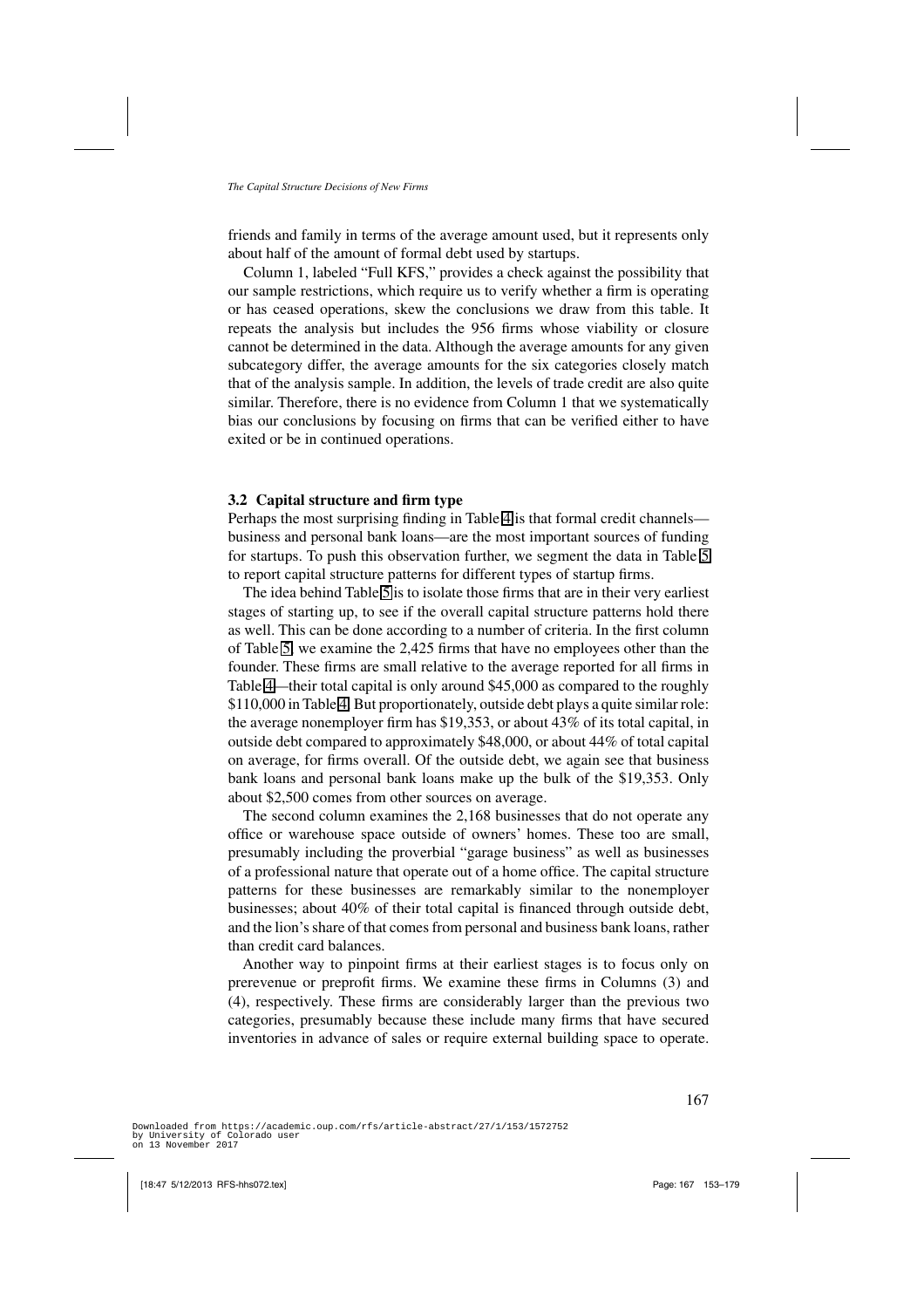|                                     | Average (in \$) by type of firm: |                |                 |                 |                       |                   |
|-------------------------------------|----------------------------------|----------------|-----------------|-----------------|-----------------------|-------------------|
| <b>Funding Source</b>               | N <sub>0</sub><br>Employees      | Home-<br>Based | Pre-<br>Revenue | Pre-<br>Profits | Survived<br>thru 2006 | Closed<br>by 2006 |
| <b>Owner Equity</b>                 | 17,269                           | 20,035         | 31,201          | 35,433          | 31.784                | 31,609            |
| Owner Debt                          | 2,318                            | 2,624          | 3,720           | 5,445           | 4,896                 | 5,392             |
| Personal credit card (Owner)        | 1,896                            | 2,093          | 1,937           | 3,499           | 2,634                 | 3,256             |
| Personal credit card (Other owners) | 159                              | 218            | 133             | 305             | 217                   | 291               |
| <b>Insider Equity</b>               | 698                              | 1,024          | 2,271           | 2,553           | 1,705                 | 3,101             |
| Spouse equity                       | 270                              | 215            | 612             | 638             | 468                   | 1,094             |
| Parent equity                       | 428                              | 809            | 1,659           | 1,915           | 1,237                 | 2,007             |
| <b>Insider Debt</b>                 | 2,381                            | 3,074          | 6,456           | 7,852           | 5,856                 | 7,635             |
| Personal Family Loan                | 1,051                            | 1,683          | 2,451           | 3,342           | 2,437                 | 3,535             |
| <b>Business Loan from family</b>    | 350                              | 580            | 2,114           | 2,335           | 1,481                 | 2,464             |
| Other Personal Loan                 | 475                              | 302            | 1,233           | 1,177           | 1,191                 | 252               |
| <b>Outsider Equity</b>              | 2,774                            | 4,731          | 16,268          | 21,530          | 18,753                | 8,841             |
| Other Informal Investors            | 785                              | 2,489          | 7,006           | 9,704           | 7,992                 | 2,218             |
| Other Business equity               | 1,529                            | 1,568          | 4,539           | 4,727           | 3,840                 | 3,155             |
| Government equity                   | 10                               | 226            | 550             | 945             | 1,083                 | 81                |
| Venture Capital equity              | 441                              | 443            | 4,164           | 5,618           | 5,373                 | 3,373             |
| <b>Outsider Debt</b>                | 19,353                           | 26,960         | 44,839          | 54,536          | 50,087                | 42,208            |
| Personal bank loan                  | 11,453                           | 12,898         | 12,962          | 17,738          | 17,416                | 11,941            |
| Bank business loan                  | 5,231                            | 9,180          | 18,474          | 21,160          | 18,653                | 13, 103           |
| Credit line                         | 341                              | 656            | 2,986           | 4,823           | 5,061                 | 5,047             |
| <b>Total Financial Capital</b>      | 44,793                           | 58,448         | 104,755         | 127,349         | 113,080               | 98,787            |
| <b>Trade Credit</b>                 | 6,883                            | 5,537          | 4,825           | 14,640          | 22,684                | 16,642            |
| <b>Observations</b>                 | 2,425                            | 2,168          | 1,615           | 2,144           | 3,390                 | 773               |

#### <span id="page-15-0"></span>**Table 5 Sources of financing for 2004 startups by firm type**

This sample includes the 3,972 firms that either survived over the 2004–2007 period or were verified as going out of business over the same period. Home-based means that the firm did not have a place of business outside the owner's home.

Indeed, these columns look quite similar to the averages reported in Table [4](#page-11-0) for the whole sample.

Because the first four columns of Table 5 monotonically expand the size and scope of firms under consideration, they offer an alternative—albeit descriptive—way to examine capital choice. Moving from the first column of data to the fourth column of data more than doubles the firm's size by adding an additional \$80,000 of total capital to the firm. By far, the bulk of this comes from outside debt and equity, which together make about half the increase in firm capital. Since Columns (3) and (4) also contain some nonemployer and home-based firms, this comparison understates the magnitude of the shift in capital structure. Thus, the comparisons across the columns of Table 5 indicate that friends and family are probably an earlier source of financing than is outside debt, as previous accounts have indicated. However, it is just not terribly important in terms of total size.

The final two columns of Table 5 split the data according to whether the firm continued to operate throughout the first four waves of the KFS or whether the firm ceased operations. Firms that survive look very much like the overall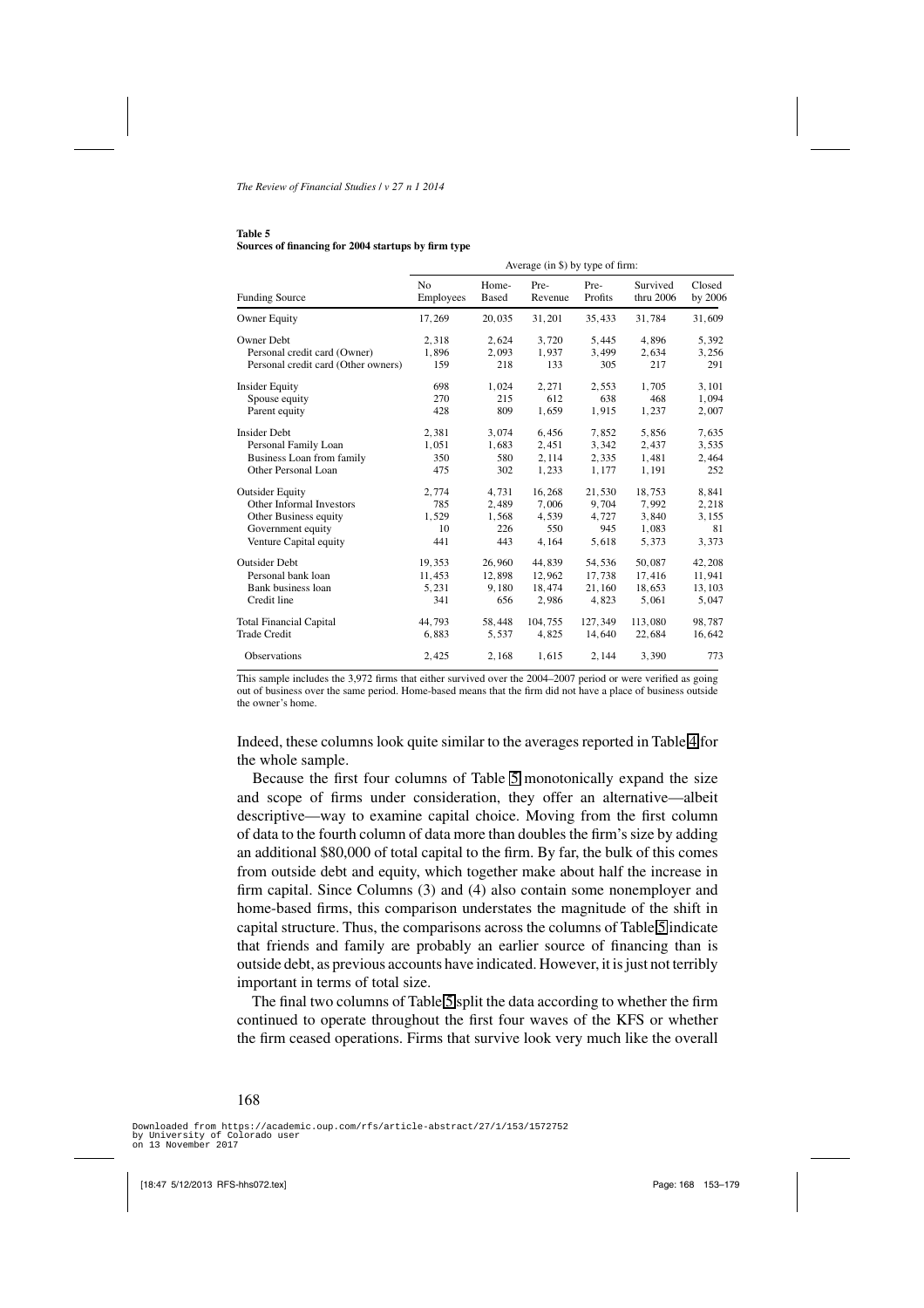average reported in Table [4.](#page-11-0) On the other hand, firms that ceased operations sometime before 2007 not only began smaller but also had considerably smaller proportions of outside debt to total capital.

Rather than focus on the firms least likely to access debt markets from a size perspective, in Table 6 we focus on firms that demonstrated an ability to access outside equity. Since here we are conditioning the sample on the presence of outside equity, we would naturally expect outside equity to play an important role for these firms. It does. For example, angel-backed firms have about 50% outside equity, and they are considerably larger than the average firm on the KFS. The ratio of outside equity to total capital is even higher for VC-backed and corporate equity–backed firms. Notwithstanding the reliance on outside equity, these firms have large amounts of outside debt. Outside debt is the second largest source of capital for these firms, behind outside equity, for all

|                                     |         |              | Average (in \$) by type of firm: |              |
|-------------------------------------|---------|--------------|----------------------------------|--------------|
| Source                              | Angel   | <b>VC</b>    | Corporate                        | Govt-Other   |
| <b>Owner Equity</b>                 | 116,792 | 119,459      | 105,062                          | 47,062       |
| <b>Insider Equity</b>               | 12,948  | 4,278        | 5,346                            | 5,521        |
| Spouse equity                       | 1,080   | $\mathbf{0}$ | 3,507                            | 58           |
| Parent equity                       | 11,868  | 4,278        | 1,839                            | 5,463        |
| <b>Outsider Equity</b>              | 328,999 | 1,499,644    | 515,051                          | 171, 145     |
| Other informal investors            | 244,707 | 126,811      | 183, 110                         | 9,901        |
| Other business equity               | 60,568  | 209,130      | 321,351                          | 4,335        |
| Government equity                   | 6,488   | 804          | 443                              | 110, 147     |
| Venture Capital equity              | 17,084  | 1,162,898    | 10,148                           | 229          |
| Other equity                        | 151     | $\mathbf{0}$ | $\mathbf{0}$                     | 46,533       |
| Owner Debt                          | 19,558  | 9,949        | 13,041                           | 5,450        |
| <b>Insider Debt</b>                 | 15,997  | 32,365       | 9,033                            | 3,109        |
| Personal family loan                | 8,196   | 4,051        | 4,008                            | 190          |
| Personal family loan (Other owners) | 651     | $\Omega$     | 2,098                            | 257          |
| Other personal loan                 | 1,033   | 15,862       | 878                              | $\mathbf{0}$ |
| Other personal funding              | 4,567   | 12,452       | 860                              | $\mathbf{0}$ |
| Other personal owner loan           | 14, 139 | 6,176        | 4,668                            | $\mathbf{0}$ |
| <b>Outsider Debt</b>                | 164,891 | 628,398      | 75,156                           | 96,030       |
| Personal bank loan                  | 21,629  | 286,853      | 23, 295                          | 8,046        |
| Bank business loan                  | 67,728  | 299, 169     | 28,882                           | 56,094       |
| Credit line                         | 25,590  | 1,216        | 5,855                            | 1,918        |
| Other nonbank loan                  | 17,359  | 19,005       | 2,752                            | $\mathbf{0}$ |
| Other bank loan                     | 10,416  | 128          | 6,513                            | 2,080        |
| Government business loan            | 352     | 402          | $\mathbf{0}$                     | 22,219       |
| Other individual loan               | 3,402   | 12,170       | 73                               | 420          |
| Other business debt                 | 14,491  | $\mathbf{0}$ | $\Omega$                         | 4,049        |
| <b>Total Financial Capital</b>      | 659,184 | 2, 294, 093  | 722,690                          | 328,316      |
| <b>Trade Credit</b>                 | 73,272  | 161,417      | 129,815                          | 168,277      |

#### **Table 6 Do equity-backed firms embrace or eschew debt?**

Each column in this table reports capital structure decisions for firms with different types of outside equity. Thus, the sample size of each column is reported in the third row of Table [4,](#page-11-0) in the "Outside Equity" section. Amounts are averages over all firms that had the type of funding in the Column header in 2004. Some subcategories are suppressed for brevity, but they are included in the totals reported in each category.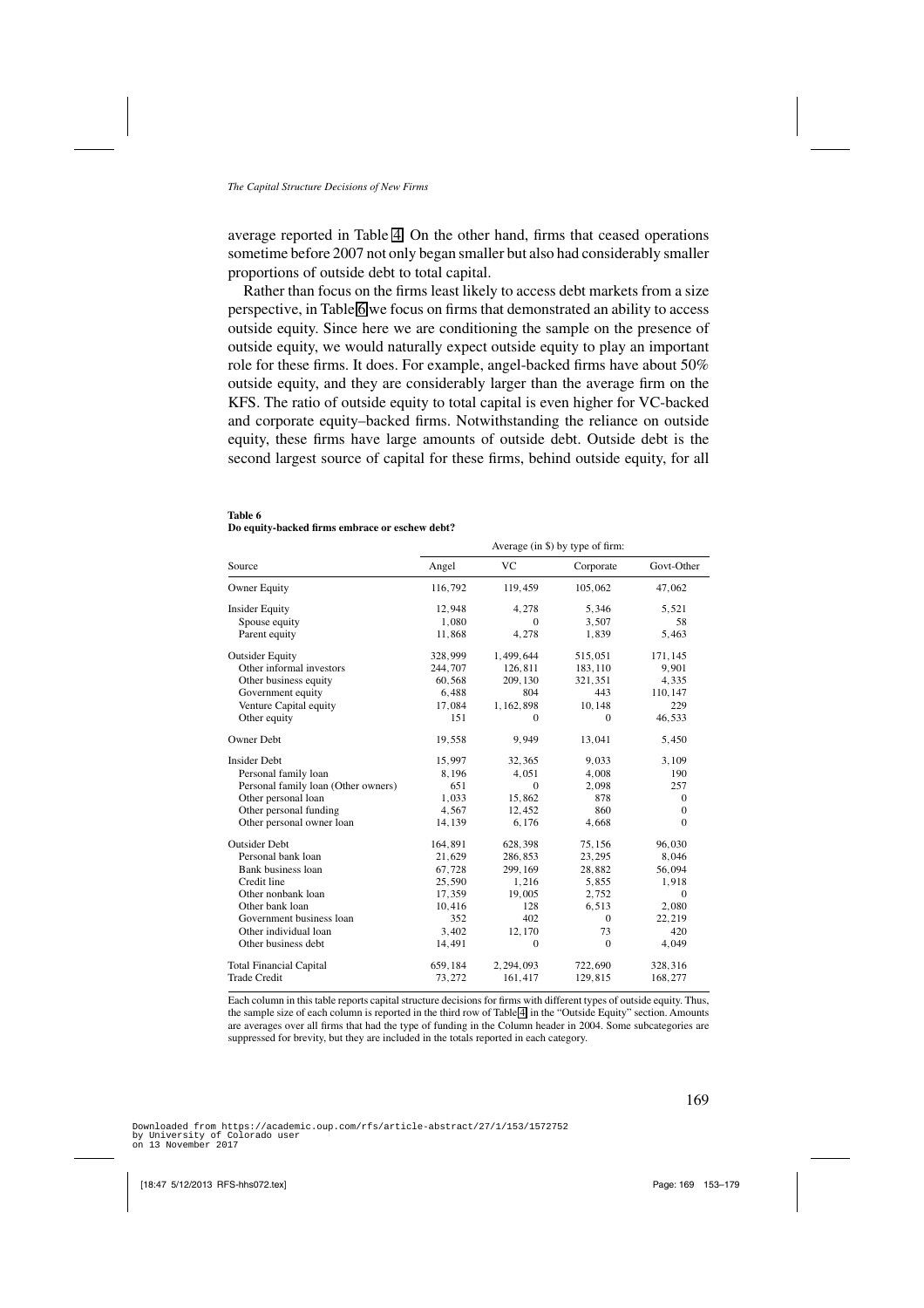|                         | All     | <b>Experienced Entrepreneur</b> | Serial Entrepreneur |
|-------------------------|---------|---------------------------------|---------------------|
| Panel A: Dollar Values  |         |                                 |                     |
| Owner equity            | 31,734  | 36,480 ***                      | 44,683 ***          |
| Insider equity          | 2,102   | $1.974*$                        | 1,253               |
| Outsider equity         | 15,935  | $25.693**$                      | 34,969 ***          |
| Owner debt              | 5,037   | 5,266                           | 6.345               |
| Insider debt            | 6,362   | 7.120                           | 7.934               |
| Outsider debt           | 47,847  | 71,592 ***                      | $91.030$ ***        |
| Total financial capital | 109.016 | 148,124 ***                     | 186,215 ***         |
| Panel B: Proportions    |         |                                 |                     |
| Owner equity            | 29.1    | 24.6                            | 24.0                |
| Insider equity          | 1.9     | 1.3                             | 0.7                 |
| Outsider equity         | 14.6    | $17.3***$                       | $18.8***$           |
| Owner debt              | 4.6     | 3.6                             | 3.4                 |
| Insider debt            | 5.8     | 4.8                             | 4.3                 |
| Outsider debt           | 43.9    | 48.3                            | 48.9                |
| Total financial capital | 100.0   | 100.0                           | 100.0               |

**Table 7 Prior startup experience and capital availability**

This table reports means and proportions of each of the six categories of startup capital based on whether the entrepreneur has prior startup experience. The column labeled "All" reports the same values as in the column labeled "Analysis Sample" in Table [4.](#page-11-0) "Experienced Entrepreneurs" are those who have started one business before this one. From Table [3,](#page-7-0) this group comprises 21.5% of the sample on a weighted basis. "Serial Entrepreneurs" have started two or more businesses, and comprise 20% of the sample on a weighted basis. \*, \*\*, and \*\*\* denote statistically significant differences at the 10%, 5%, and 1% levels, respectively, between each experience category and the full sample.

types except corporate-backed firms. Outside debt dwarfs trade credit for these firm types, again, with the exception of corporate equity–backed firms.

Table 7 instead examines variation in entrepreneurial experience as a potential source of variation in level and type of startup capital.<sup>5</sup> In this table, we report the six categories of startup capital for the full sample, for those entrepreneurs with one prior startup (Experienced Entrepreneurs) and for those with two or more prior startups (Serial Entrepreneurs). The column labeled "All" simply reports for convenience the aggregated values from the analysis sample reported in Table [4.](#page-11-0) In Panel A, we report mean dollar values of each of the six categories and test whether Experienced or Serial Entrepreneurs obtain more or less capital than the full analysis sample. From this panel, we see that both types of repeat entrepreneurs use statistically larger amounts of owner's equity and outside equity, as well as outside debt. As a result, businesses started by seasoned entrepreneurs are statistically larger than the average business in the KFS analysis sample. In Panel B, we test whether these differences translate into a different capital structure by comparing the proportions of startup capital coming from each of the six categories. Here, the only difference that we find between seasoned entrepreneurs and the full sample is the reliance on outside equity. Seasoned entrepreneurs rely on more outside equity than the average KFS firm.

<sup>5</sup> We are grateful to an anonymous referee for suggesting this analysis.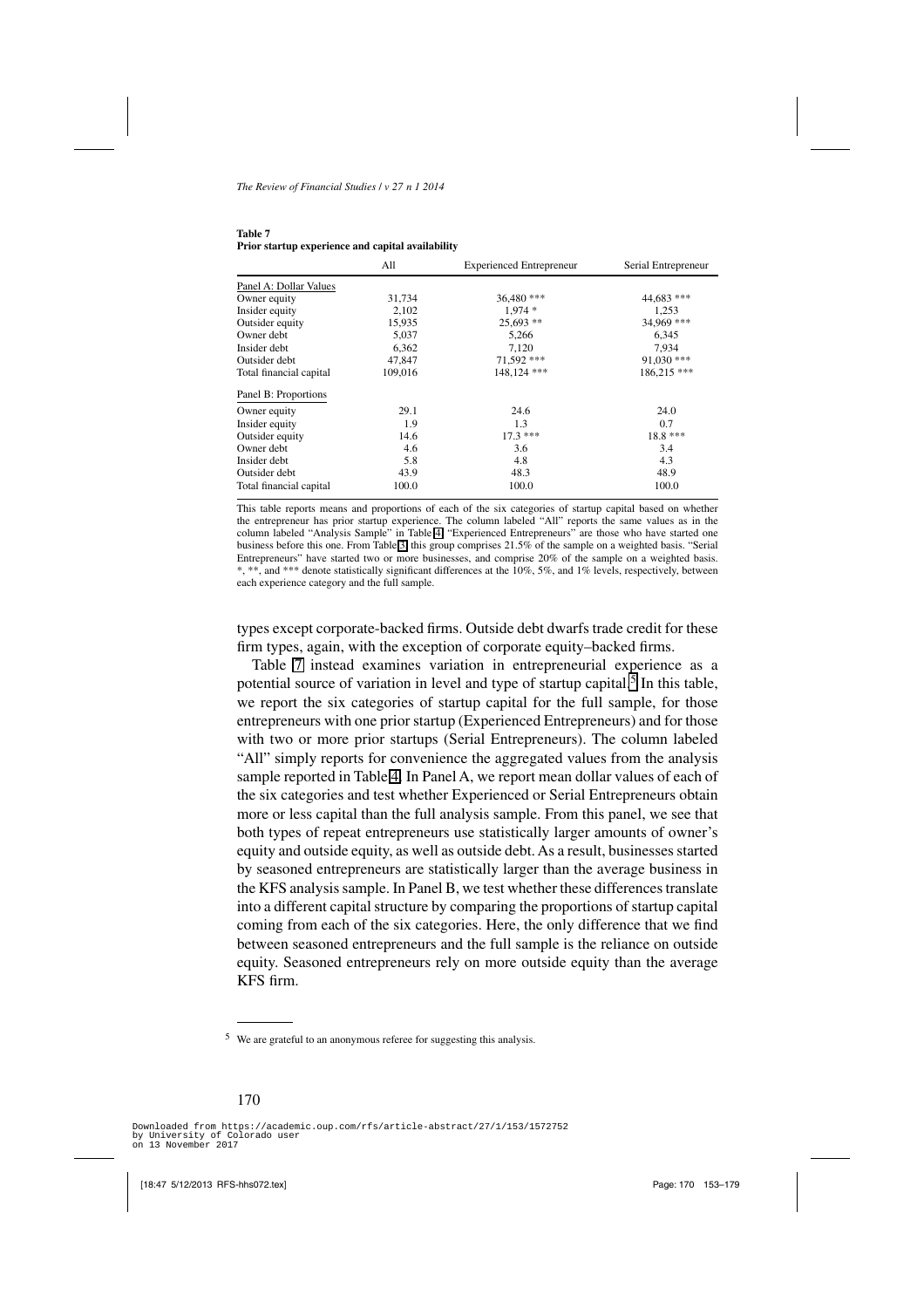# **4. Housing Markets, Bankruptcy Exemptions, and Access to Debt**

In this section, we explore two potential strategies for decoupling supply and demand for capital. The first is to examine housing price appreciation as a potentially exogenous source of variation in collateral that drives the availability of credit. Since housing prices are likely to be endogenous to the expected future profitability of the business ventures, we instead link housingsupply elasticity to bank credit. This variable is obtained from [Saiz](#page-26-0) [\(2010\)](#page-26-0) and is based on exogenous geographical factors that affect the amount of developable land, as well as factors like zoning restrictions. Because the housing price elasticity is largely predetermined prior to 2004, it provides an exogenous source of variation in collateral values.

The data provided by [Saiz](#page-26-0) [\(2010\)](#page-26-0) contain housing-supply elasticity estimates for 269 metropolitan statistical areas (MSAs) in the United States. This includes all the major metropolitan areas in the United States and a great many smaller regions. For example, the first percentile of the population distribution (using the population in 2000) is less than 80,000 residents. The size of the twentyfifth percentile is around 163,000 residents. Nevertheless, this variable does not measure the actual home price appreciation (or homeownership status) of the respondents of the KFS; it contains only a regional measure of land developability.

If housing supply were perfectly inelastic, then demand shocks would translate directly into price shocks and home equity values would be highly sensitive to underlying changes in housing demand. In such a world, home equity would provide poor collateral for business loans, because the value of the collateral would be sensitive to factors that were outside the borrower's control. In contrast, a region with a perfectly elastic supply of housing would experience no price change whatsoever as housing demand changed. In such a world, home equity would be unaffected by fluctuations in housing demand. Thus, in regions in which housing supply is elastic, we should expect to see a greater reliance on outside debt, since the underlying home equity is more pledgeable.<sup>6</sup>

Table [8](#page-19-0) tests this prediction by regressing the fraction of bank capital on the housing supply elasticity, controlling for a variety of owner and business characteristics. All columns in Table [8,](#page-19-0) except Column (5), restrict attention to only those firms located in the 269 MSAs identified in [Saiz](#page-26-0) [\(2010\)](#page-26-0). Across the various specifications reported, increasing supply elasticity *raises* the fraction of bank debt by about 2%. To translate this into economic magnitudes, moving from the twenty-fifth to seventy-fifth percentile, which is approximately like moving from Reno, Nevada, to Peoria, Illinois, is associated with a 3% increase

<sup>6</sup> The KFS survey instrument explicitly instructs respondents to exclude from owner's equity any cash they put into the business from home equity loans or lines of credit. The survey instrument allocates these funding sources to personal bank debt.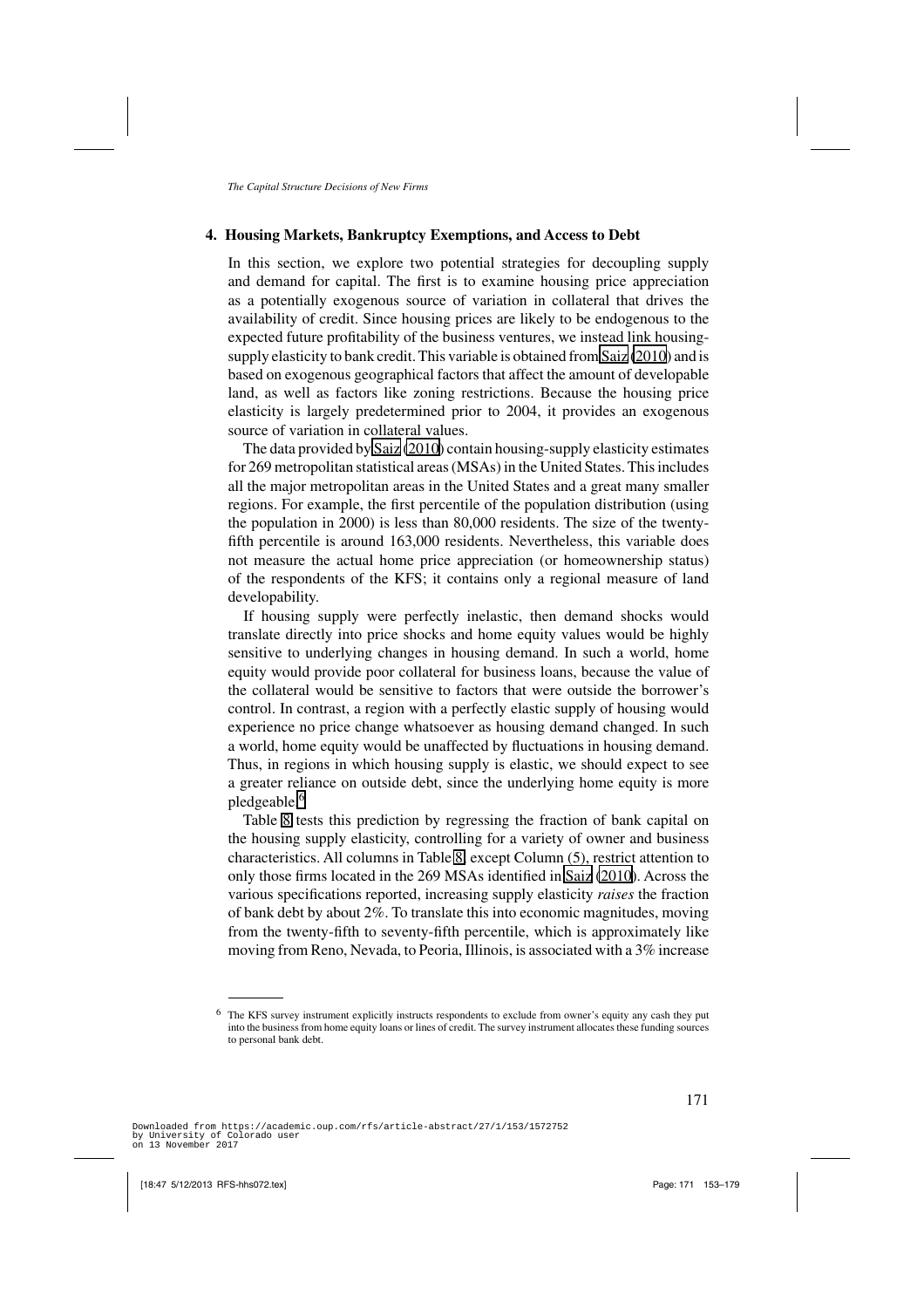<span id="page-19-0"></span>

| Elasticity of housing supply<br>Table 8                                                                                                                                                                                                                                                                                                                                                                                                                                                                                                                                                                                                                                                                                                                                                                                                             | and reliance on bank debt |                         |                                                                                                                                                                    |                        |                   |                         |                         |
|-----------------------------------------------------------------------------------------------------------------------------------------------------------------------------------------------------------------------------------------------------------------------------------------------------------------------------------------------------------------------------------------------------------------------------------------------------------------------------------------------------------------------------------------------------------------------------------------------------------------------------------------------------------------------------------------------------------------------------------------------------------------------------------------------------------------------------------------------------|---------------------------|-------------------------|--------------------------------------------------------------------------------------------------------------------------------------------------------------------|------------------------|-------------------|-------------------------|-------------------------|
|                                                                                                                                                                                                                                                                                                                                                                                                                                                                                                                                                                                                                                                                                                                                                                                                                                                     |                           | $\widehat{c}$           | $\widehat{\mathcal{C}}$                                                                                                                                            | $\widehat{E}$          | 6                 | $\circledcirc$          |                         |
| Home supply elasticity                                                                                                                                                                                                                                                                                                                                                                                                                                                                                                                                                                                                                                                                                                                                                                                                                              | $0.0163***$<br>(0.0058)   | $0.0156***$<br>(0.0058) | $0.0153***$<br>(0.0059)                                                                                                                                            | $0.0149**$<br>(0.0058) |                   | $0.0150***$<br>(0.0058) | $0.0163***$<br>(0.0058) |
| State bankruptcy exemption                                                                                                                                                                                                                                                                                                                                                                                                                                                                                                                                                                                                                                                                                                                                                                                                                          |                           |                         |                                                                                                                                                                    |                        | $-1.92$<br>(1.33) |                         | $-2.52*$<br>(1.48)      |
| Owner characteristics<br>Industry dummies                                                                                                                                                                                                                                                                                                                                                                                                                                                                                                                                                                                                                                                                                                                                                                                                           | Σò<br>$\frac{1}{2}$       | Yes<br>$\tilde{S}$      | $\frac{1}{2}$<br>Yes                                                                                                                                               | Yes<br>Yes             | Yes<br>Yes        | Yes<br>Yes              | Yes<br>Yes              |
| Credit score dummies                                                                                                                                                                                                                                                                                                                                                                                                                                                                                                                                                                                                                                                                                                                                                                                                                                | ž                         | $\frac{1}{2}$           | $\frac{1}{2}$                                                                                                                                                      | $\tilde{z}$            | $\frac{1}{2}$     | Yes                     | Yes                     |
| Observations                                                                                                                                                                                                                                                                                                                                                                                                                                                                                                                                                                                                                                                                                                                                                                                                                                        | 2,564<br>0.004            | 0.029<br>2,564          | 2,466<br>0.040                                                                                                                                                     | 2,466<br>0.58          | 0.048<br>3,389    | 2,466<br>0.061          | 2,466<br>0.062          |
| The dependent variable in each column is the ratio of bank debt to total financial capital. The key independent variable is the elasticity of housing supply, taken from Saiz (2010). This variable<br>measures the availability of land in an MSA as a function of both exogenous geographical barriers to growth, and endogenous barriers to development. High supply elasticities mean that the<br>state exemption variable is the level of the homestead exemption in the state of each respondent's residence, in tens of thousands of dollars. Each of the seven alternative specifications includes<br>different control variables, as indicated below. All columns except Column (5) exclude firms not located within one of the 269 MSAs identified in the Saiz (2010) article, resulting in 2,564 firms.<br>supply of housing has a large |                           |                         | response to a change in the price of housing, which in turn means that areas with high elasticity saw rapid growth in housing stock during the housing bubble. The |                        |                   |                         |                         |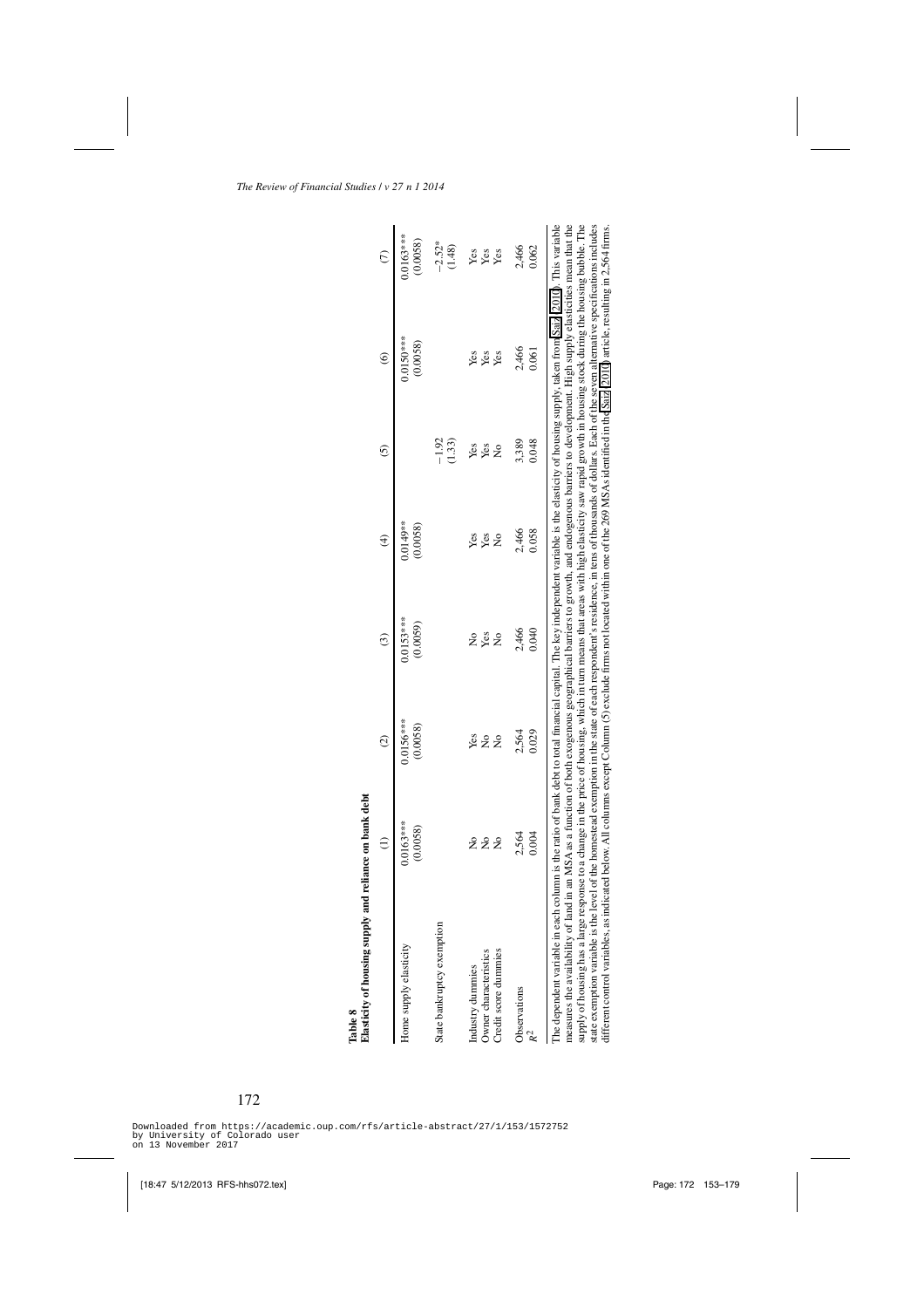in bank debt. Since the average startup is about 40% bank financed, this effect seems economically large.

The second potential channel for decoupling supply and demand is to examine state-level bankruptcy exemptions. All else equal, borrowers in states with higher bankruptcy exemption levels should expect to receive less total outside capital in the form of bank debt, since increased bankruptcy protection impairs the collateral value of the assets they own.<sup>7</sup> Since statelevel bankruptcy laws are unlikely to be determined by local variation in entrepreneurial opportunity, the inclusion of an exemption measure gives us another opportunity to separate credit supply from credit demand.

Column (5) of Table [8](#page-19-0) includes a bankruptcy exemption variable, which is the bankruptcy homestead exemption in the respondent's state of residence, in tens of thousands of dollars. Taken by itself, the variable has the expected sign, but is statistically insignificant.

To see how variation in borrower quality affects this relation, we obtained commercial credit scores for each firm.<sup>8</sup> One caveat is that the data source does not allow us to verify that the credit scores were assigned before the loans were obtained. Indeed, we may be observing credit scores that were assigned shortly *after* the loans we observe in the data. These results should be interpreted with this important caveat in mind.

When we include credit score information, as in Column (7), we see that the loading on the bankruptcy exemption is both negative and statistically significant. This indicates that borrowers in states with higher bankruptcy exemptions indeed obtained a lower ratio of outside bank debt to total capital (see also [Cerquiero and Penas 2010\)](#page-25-0).

## **5. The Link Between Initial Financial Access and Later Performance**

One possible explanation for our findings, which certainly merits consideration, is that the fact that startups rely extensively on external credit markets to fund their early life is being driven by peculiarities in the credit market in 2004.

We address this possibility in two ways. First, in Table [9,](#page-21-0) we examine the importance of debt for later-stage fund-raising decisions. Is the reliance on debt only a feature of the business' starting conditions? Do businesses wean themselves off outside debt as they grow? Table [9](#page-21-0) suggests not. It suggests that they continue to rely on debt in the years after the firm's founding.

<sup>7</sup> This argument is consistent with [Berkowitz and White](#page-25-0) [\(2004](#page-25-0)), who show that higher personal bankruptcy exemption levels are associated with more credit denials among small businesses.

<sup>8</sup> In tabulations available from the authors, we have explored how variation in credit score is associated with the levels and composition of the funding that startups receive. We find that whereas high creditworthy firms have access to much more financial capital, they access capital in roughly the same proportions as low creditworthy firms. Thus, a firm's credit score induces a first-order shift in the level of financing it obtains, but only a second-order shift in capital structure choice it makes.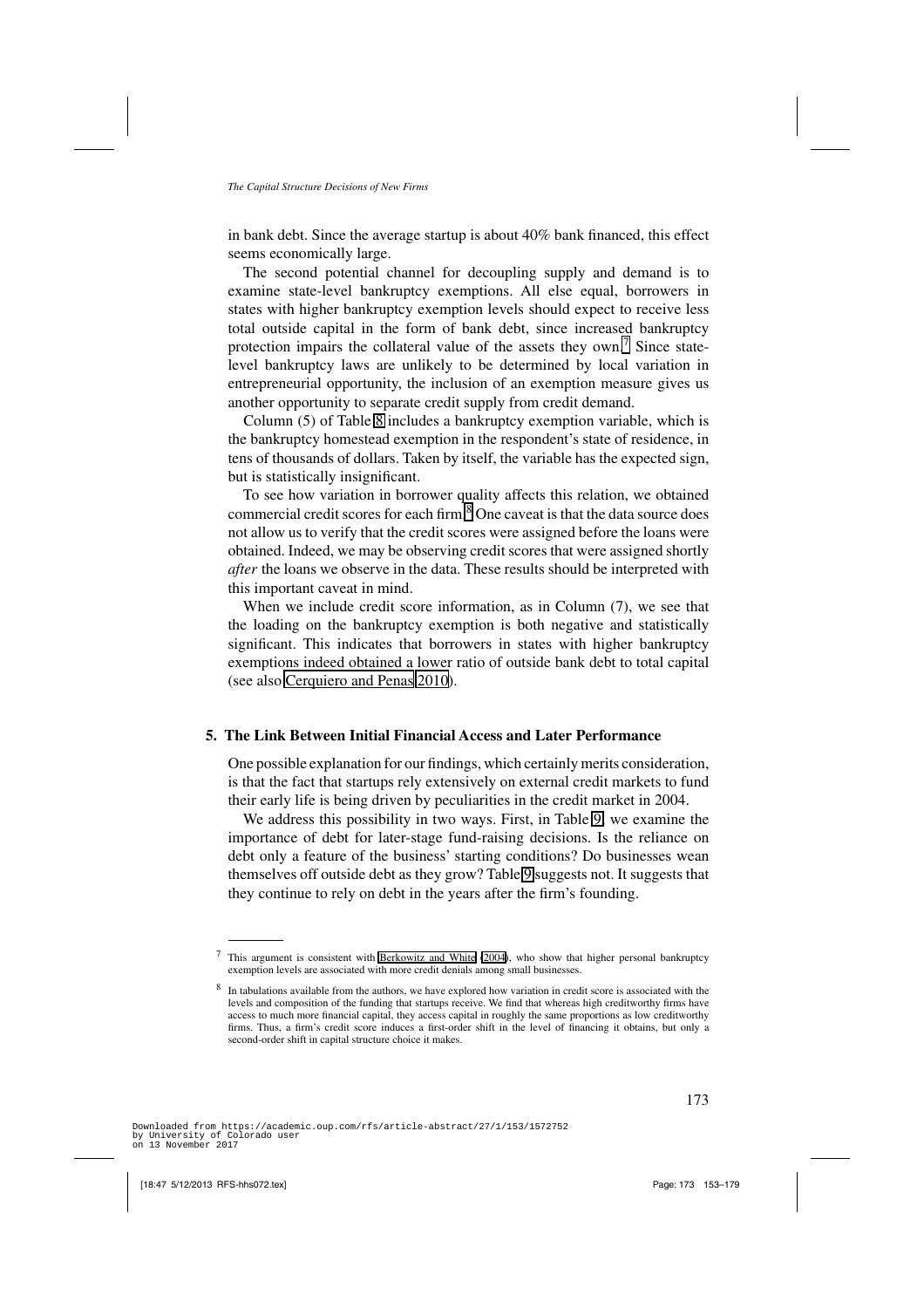|                                          | All<br>Firms | Firm Has<br><b>Outside Equity</b> | Inc./Employees/<br>Asset-backed | Home-based<br>Nonemployers |
|------------------------------------------|--------------|-----------------------------------|---------------------------------|----------------------------|
| Panel A: Initial (2004) Baseline         |              |                                   |                                 |                            |
| Owner equity                             | 31,734       | 92,806                            | 72,170                          | 14,652                     |
| Insider equity                           | 2,102        | 9,205                             | 6,733                           | 658                        |
| Outsider equity                          | 15,935       | 354,540                           | 57,428                          | 3,086                      |
| Owner debt                               | 5,037        | 14,320                            | 12,730                          | 2,045                      |
| Insider debt                             | 6,362        | 12,825                            | 15,781                          | 2,129                      |
| Outsider debt                            | 47,847       | 179,710                           | 120,843                         | 21,802                     |
| Total financial capital                  | 109,016      | 663,407                           | 285,686                         | 44,371                     |
| Panel B: First (2005) Capital Injection  |              |                                   |                                 |                            |
| Owner equity                             | 15,352       | 41,040                            | 33,855                          | 4,795                      |
| Insider equity                           | 1,782        | 1,426                             | 4,992                           | 420                        |
| Outsider equity                          | 19,718       | 275,713                           | 70,438                          | 658                        |
| Owner debt                               | 4,447        | 7,712                             | 6,107                           | 1,849                      |
| Insider debt                             | 5,423        | 11,792                            | 11,494                          | 913                        |
| Outsider debt                            | 45,237       | 137,049                           | 102,092                         | 19,003                     |
| Total injection                          | 91,959       | 474,732                           | 228,978                         | 27,637                     |
| Panel C: Second (2006) Capital Injection |              |                                   |                                 |                            |
| Owner equity                             | 10,540       | 38,720                            | 27,599                          | 4,848                      |
| Insider equity                           | 585          | 770                               | 2,182                           | 34                         |
| Outsider equity                          | 10,033       | 79,265                            | 38,656                          | 2,284                      |
| Owner debt                               | 3,159        | 7,075                             | 7,519                           | 1,942                      |
| Insider debt                             | 4,241        | 12, 103                           | 10,345                          | 584                        |
| Outsider debt                            | 42,326       | 309, 176                          | 135,750                         | 16,055                     |
| Total injection                          | 70,884       | 447, 109                          | 222,051                         | 25,746                     |
| Panel D: Third (2007) Capital Injection  |              |                                   |                                 |                            |
| Owner equity                             | 8,210        | 23,817                            | 19,224                          | 4,674                      |
| Insider equity                           | 1,029        | 8,513                             | 4,710                           | 148                        |
| Outsider equity                          | 7,801        | 92,488                            | 38,496                          | 433                        |
| Owner debt                               | 3,155        | 10,370                            | 7,776                           | 1,852                      |
| Insider debt                             | 3,394        | 20,990                            | 12,908                          | 535                        |
| Outsider debt                            | 35,706       | 90,086                            | 105,758                         | 18,930                     |
| Total injection                          | 59,295       | 246, 264                          | 188,873                         | 26,571                     |

<span id="page-21-0"></span>**Table 9 Time-series evidence on the importance of formal debt**

Each column in this table reports the average for the subset of firms with the characteristics described in the column header. Column classifications are based on 2004. Column 3 is the set of firms that are incorporated, have at least one employee other than the founder, and have assets such as inventories. Home-based businesses are those that report operating out of the founder's home.

Table 9 shows that, for the average firm, the fraction of new capital coming into the firm that is made up of outside debt is actually increasing as the firm matures. If anything, the fraction of owner equity falls as the firm ages. This supports life-cycle theories, such as [Berger and Udell](#page-25-0) [\(1998](#page-25-0)), in favor of the idea that startups used personal loans to kick-start the business and then moved away from debt as the firm matured.

The columns of Table 9 consider different types of firms to see if the increased reliance on outside debt is particularly important for certain kinds of firms. Column (2) reports firms that have some form of outside equity at startup. These firms typically receive a large equity injection in the first year after founding, but in the following years, they rely much more heavily on outside debt. This is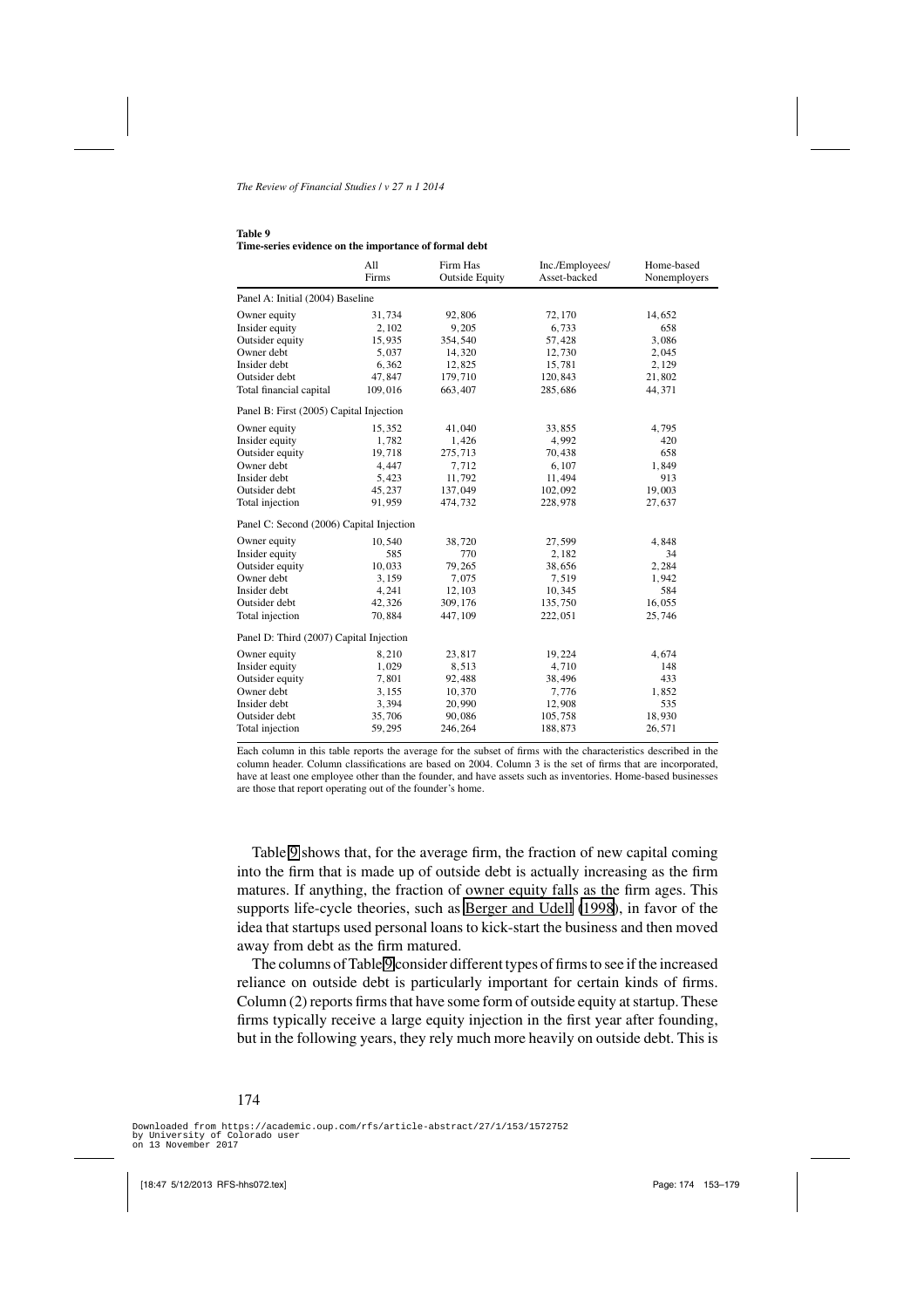consistent with outside equity being staged to coincide with milestones, but at the same time, the reliance on outside debt in 2006 and 2007 suggests that these firms continue to rely on outside debt.

The final two columns of Table [9](#page-21-0) look at opposite ends of the spectrum. Column (3) only considers the set of firms that are incorporated, have employees, and have assets, such as inventories, in the year of their founding. These firms typically have about 40% of their initial capital coming from outside debt, and this ratio grows over time. By the time of the third year (2007), the total capital coming into the firm is over 55% outside debt. Although the absolute levels of financing are considerably smaller for home-based firms (Column 4), the story is very much the same: These firms rely on outside debt to an increasing degree as they age.

If our findings simply reflect the fact that credit was readily available in 2004, then there is no reason to believe that access to external credit should affect firm success. On the other hand, if access to formal capital reflects underlying operating conditions, or if it promotes stability and growth, then access to capital in 2004 should be associated with better 2007 outcomes.

To test this, we report OLS regressions of 2007-dated performance metrics on 2004-dated firm characteristics. Our performance metrics of interest are Revenues, Profits, Employment, andAssets (size). Our key explanatory variable is the ratio of outside debt to total capital. Our hypothesis is that firms with greater levels of external capital grew more and therefore had higher values of these performance metrics.

Table [10](#page-23-0) presents the findings. It includes the same basic set of owner and firm characteristics, plus the ratio of outside debt to total capital and the level of 2004 sales. All of the right-hand-side variables are measured in 2004, and the dependent variable is measured in 2007. Therefore, there is one observation per firm.

The outside debt ratio has a positive and highly significant effect on revenues, employees, and assets but a statistically insignificant positive effect on profits measured in 2007. The estimated magnitudes are also economically significant. For example, a one-standard-deviation increase in the 2004 ratio of outside debt to total assets is associated with \$155,278 more in 2007 revenues. Given that the average 2007 revenues are \$530,000, this amounts to about a 30% increase over the mean firm. The effect on 2007 assets is virtually identical in magnitude, but the average assets in 2007 are only around \$259,000. Therefore, increasing outside debt by one standard deviation increases assets by more than half the average value. Increasing outside debt by one standard deviation is associated with almost two additional employees by 2007; this is again a nearly 50% increase, as the average firm in 2007 had 3.6 employees. The magnitudes of these estimated coefficients indicate that access to outside debt is economically, not just statistically, significant.

These findings are related to [Cumming](#page-25-0) [\(2008](#page-25-0)), who relates the nature of initial VC contracts to firms'exits, since we are relating initial capital structures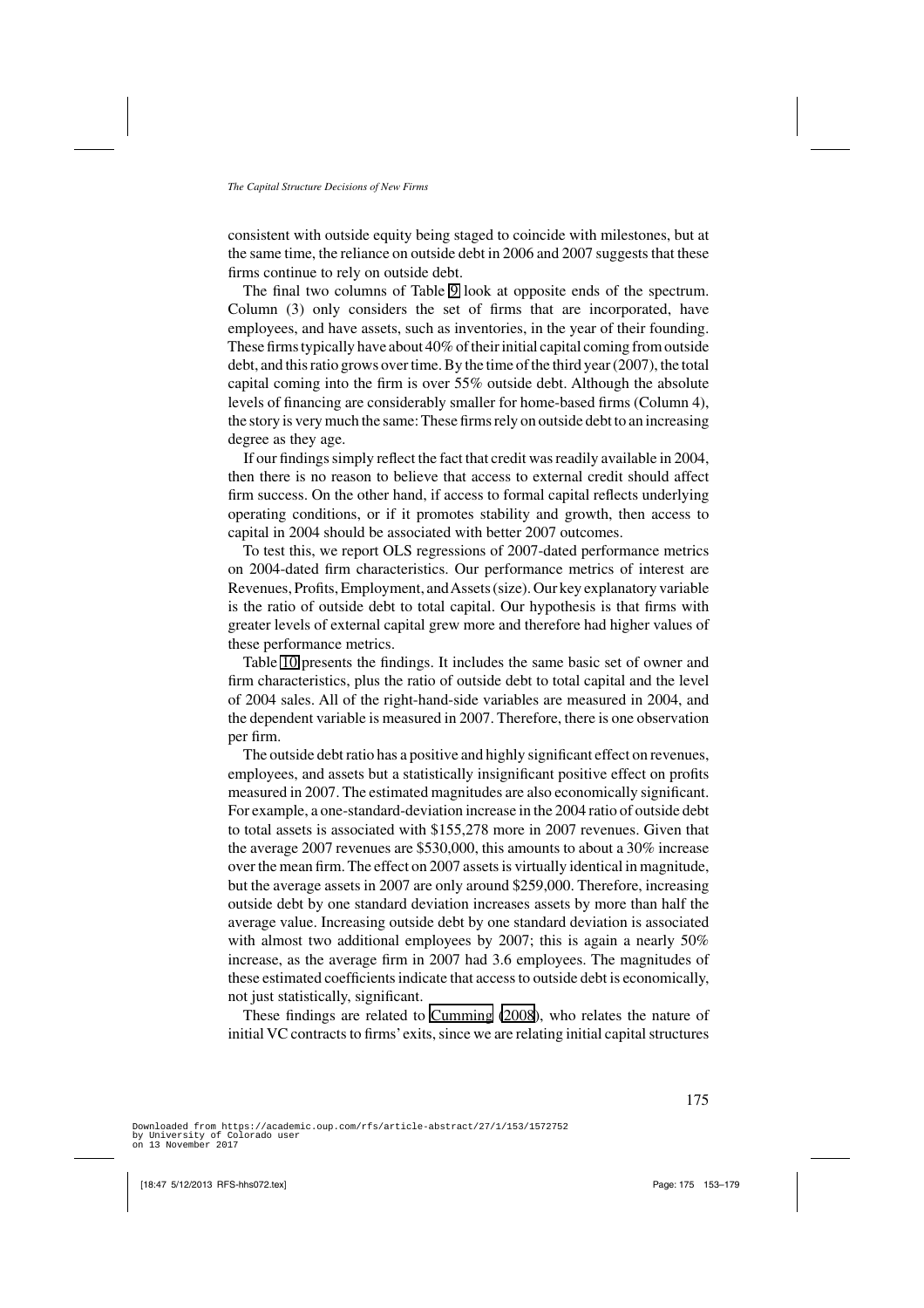<span id="page-23-0"></span>

| Table 10                                    |  |  |
|---------------------------------------------|--|--|
| Capital structure choices and firm outcomes |  |  |

|                          | DV is 2007 value of: |              |             |              |
|--------------------------|----------------------|--------------|-------------|--------------|
| 2004-dated RHS Variables | Revenue              | Profits      | Employment  | Assets       |
| $ln(2004$ revenue)       | 14,496*              | 710.9        | $0.135***$  | $-687.1$     |
|                          | (7, 459)             | (594.1)      | (0.0472)    | (3,272)      |
| 2004 outside debt ratio  | 155,278*             | 4,521        | 1.882***    | 155,684***   |
|                          | (90, 895)            | (8,259)      | (0.630)     | (47, 159)    |
| Female                   | $-188,657***$        | $-9,176*$    | $-0.760**$  | $-79.869***$ |
|                          | (57, 724)            | (4,808)      | (0.387)     | (23,090)     |
| Hours worked             | 4,194***             | $206.2*$     | $0.0154*$   | 292.0        |
|                          | (1,364)              | (115.2)      | (0.00893)   | (618.3)      |
| Work experience          | 14,104***            | 470.8*       | $0.0587***$ | 4,546***     |
|                          | (3,614)              | (263.9)      | (0.0188)    | (1, 495)     |
| Prior startup experience | $-43,637$            | $-13.390***$ | 1.019**     | 66,131***    |
|                          | (59,095)             | (4, 817)     | (0.398)     | (22, 771)    |
| Multiple owners          | 350,712***           | 12,234**     | $2.206***$  | 138,501***   |
|                          | (68, 486)            | (5, 462)     | (0.437)     | (26, 490)    |
| Credit score             | 5.157***             | 386.5***     | $0.0239***$ | 2.442***     |
|                          | (1.464)              | (115.7)      | (0.00803)   | (602.6)      |
| Intellectual property    | $-49,473$            | $-23,881***$ | 1.373**     | 607.7        |
|                          | (73, 869)            | (6, 453)     | (0.628)     | (32, 659)    |
| Comparative adv.         | $-61,280$            | 7,486        | 0.0163      | 21,343       |
|                          | (64, 598)            | (4,794)      | (0.391)     | (27, 223)    |
| Sells product            | 105,845              | $-10,656$    | $-0.0267$   | 16,689       |
|                          | (119, 868)           | (9,122)      | (0.681)     | (45, 476)    |
| Sells prod. & serv.      | $-54,121$            | $-1,373$     | $-0.332$    | $-7,402$     |
|                          | (115, 714)           | (8,244)      | (0.624)     | (40, 496)    |
| Urban/MSA                | 97,628               | 7,945        | 0.501       | $-13,141$    |
|                          | (63, 821)            | (5, 135)     | (0.405)     | (33,026)     |
| Industry controls        | Yes                  | Yes          | <b>Yes</b>  | Yes          |
| Demographic controls     | Yes                  | Yes          | Yes         | Yes          |
| Observations             | 1974                 | 2482         | 2490        | 3418         |
| $R^2$                    | 0.144                | 0.067        | 0.102       | 0.087        |

This table reports OLS regressions of 2007 firm outcomes on 2004 firm characteristics. Two-digit industry dummies, owner age, age<sup>2</sup>, race, and education dummies are included but suppressed for brevity. The righthand-side variables are all measured in 2004. There is one observation per firm. Robust standard errors are reported in parentheses. \*, \*\*, and \*\*\* denote significance at the 10%, 5%, and 1% levels, respectively. The  $R^2$ values are goodness-of-fit statistics from unweighted regressions.

to later-stage success measures.<sup>9</sup> Using international data, [Cumming](#page-25-0) [\(2008\)](#page-25-0) breaks the endogeneity of contract terms and later exit with variation across legal environments that is presumed exogenous to the choice of exit.We hesitate to attach a causal interpretation to our findings, given the difficulty in controlling for all the unobserved characteristics that might affect both access to debt and success, especially given the lack of suitable instruments (the early-stage nature of our firms coupled with U.S.-only data means we cannot develop instruments similar to [Cumming 2008\)](#page-25-0). Nevertheless, we do include credit score and other firm characteristics, including initial revenues, which helps control for differences in initial size. At the very least, Table 10 suggests that initial capital structure decisions are indeed important for firm success.

<sup>9</sup> We are grateful to the referee for pointing out this connection.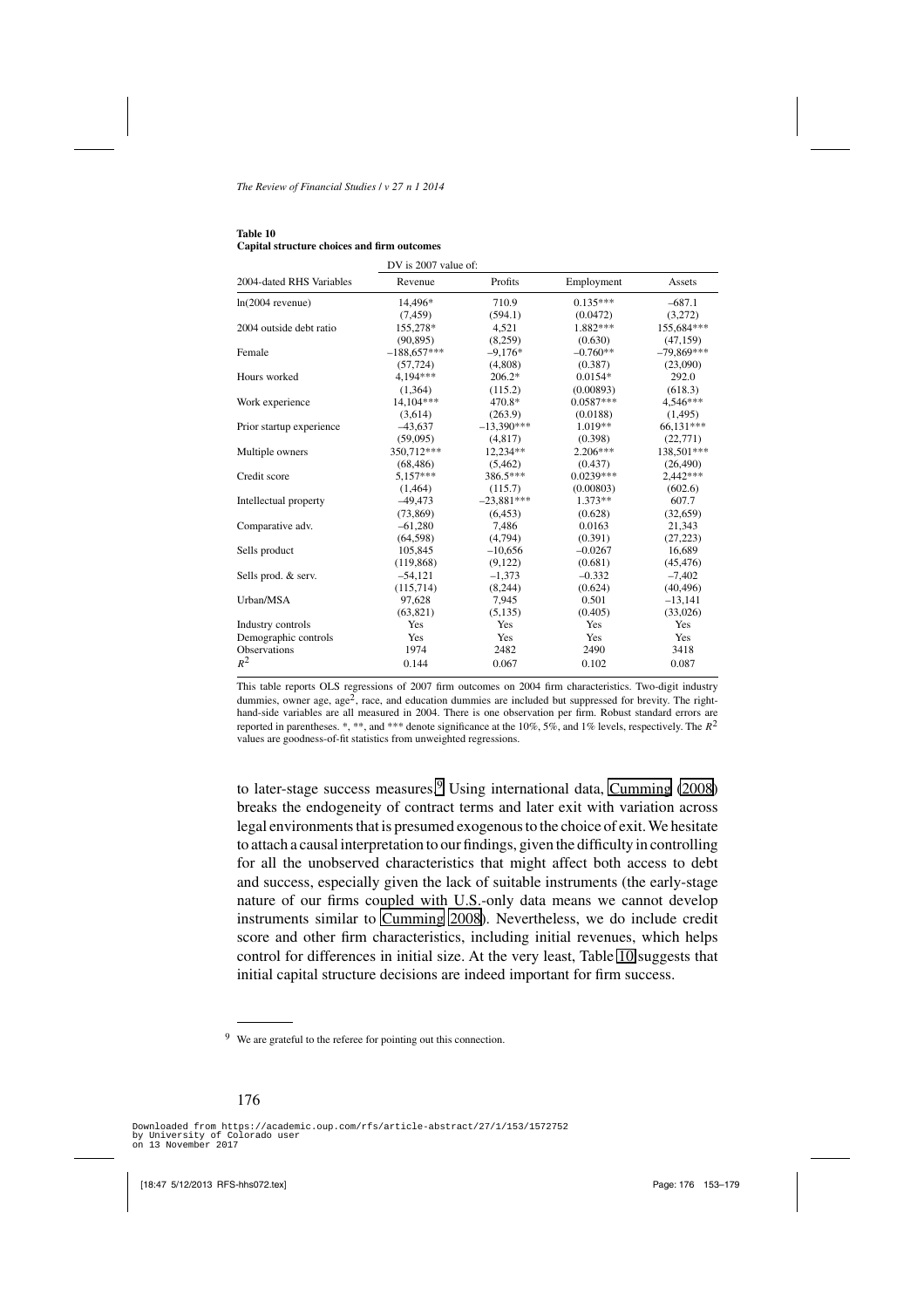# **6. Conclusions**

This article uses a novel data set to explore the capital structure decisions that firms make in their initial year of operation. In the vast majority of cases, this is when the firms in question are still being incubated in their founders' homes or garages, before outside employees have joined the firm in any significant number, and certainly well before the firms in question would be attractive to the types of funding sources that are the focus of most discussions of early-stage financing.

In spite of the fact that these firms are at their very beginning of life, they rely to a surprising degree on bank debt. Partly, this is a function of the availability of bank debt. In regions that experienced an increase in the supply of home loans, startups relied to a larger extent on bank debt. Higher-quality firms operate at a larger scale in part because they can access larger amounts of bank financing.

If there is an entrepreneurial capital structure that can be gleaned from our analysis, it would put the debt/value ratio of a typical startup at around 40%. Given that in many cases the startup is a sole proprietorship or somehow involves personal assets as collateral for the loans in question, this implies that many entrepreneurs hold highly levered equity claims in their startups. The bank is providing liquidity for the startup, while the entrepreneur is bearing the risk associated with default through the liens on their personal assets.

This number seems high given the commonly held view that the informational opaqueness of startups makes them poor candidates for lending. The top three sources of financing for most startups are, in order of average prevalence, bank debt, personal equity, and trade credit. However, we hasten against using this as the basis of a new "entrepreneurial pecking order," because these levels reflect the equilibrium supply and demand of capital of different forms more than entrepreneurial preferences per se.

Nevertheless, the notion that startups commonly rely on the beneficence of a loose coalition of family and friends seems misleading given our findings. Although the data suggest that informal investors are important for the handful of firms that rely on outside equity at their startup, the data also indicate that most firms turn elsewhere for their initial capital. Indeed, roughly 80%–90% of most firms' startup capital is made up in equal parts of owner equity and bank debt.

To be sure, our findings underscore the importance of liquid credit markets for the formation and success of young firms. Because startups rely so extensively on outside debt as a source of startup capital, they are especially sensitive to changes in bank lending conditions, perhaps more sensitive than would be suggested based on accounts of entrepreneurial finance that focus on the import[ance of informal capital. The evidence from](#page-25-0) Lemmon, Roberts, and Zender [\(2008](#page-25-0)), indicating the persistence of capital structure, suggests that this reliance on formal bank capital is likely to be important for startups as they continue to grow.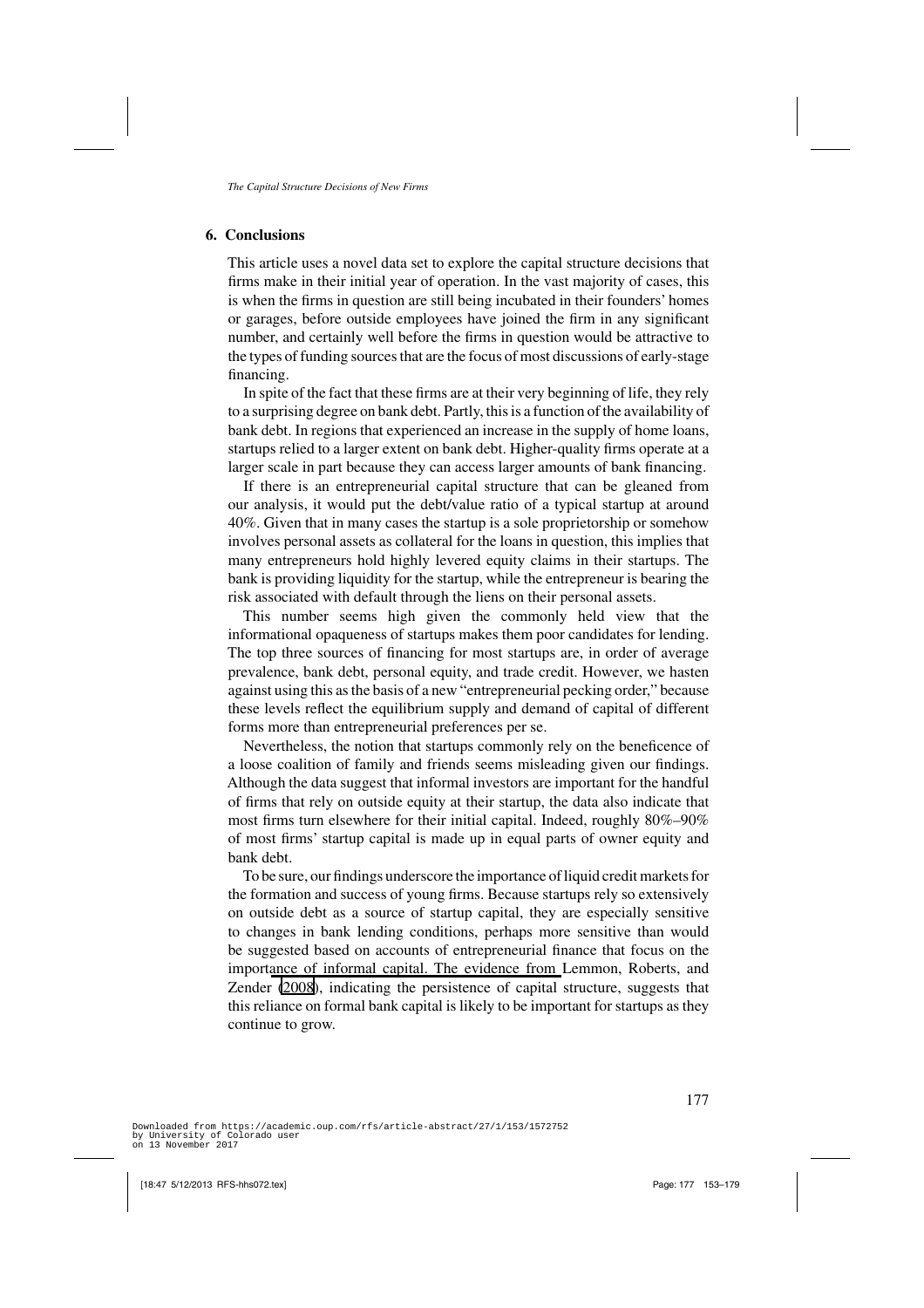<span id="page-25-0"></span>These findings speak to both sides of a long-standing debate surrounding the role of capital market frictions as impediments to startup activity. The fact that firms in their earliest stages of life access capital from banks speaks to the ready availability of bank credit to even the smallest firms, which in turn suggests that liquid credit markets for startup activity are likely to be an important reason behind the low correlation between wealth and entrepreneurship throughout much of the wealth distribution (Hurst and Lusardi 2004). The fact that the average amount of bank debt is roughly proportional to the amount of personal equity supplied by the entrepreneur indicates that the scale of operations simply scales with the entrepreneurs' net worth, without the net worth providing a per se barrier to entry. At the same time, the fact that startups return to credit markets in roughly the same proportions as their initial capital stock in the first years after launch as evidence speaks to the fact that, perhaps, entrepreneurial ventures started by individuals with low net worth are forced to operate at lower levels of scale than might be optimal. Exploring these issues in greater detail is an important challenge for future work.

#### **References**

Avery, R. B., R. W. Bostic, and K. A. Samolyk. 1998. The Role of Personal Wealth in Small Business Finance. *Journal of Banking and Finance* 22:1019–61.

Ballou, J., T. Barton, D. DesRoches, F. Potter, Z. Zhao, B. Santos, and J. Sebastian. Kauffman Firm Survey (KFS) Baseline Methodology Report (January 23, 2007). Available at SSRN: http://ssrn.com/abstract=1024045.

Berger, A., and G. F. Udell. 1998. The Economics of Small Business Finance: The Roles of Private Equity and Debt Markets in the Financial Growth Cycle. *Journal of Banking and Finance* 22:613–73.

Berkowitz, J., and M. J.White. 2004. Bankruptcy and Small Firms'Access to Credit. *RAND Journal of Economics* 35:69–84.

Cerquiero, G., and M. F. Penas. 2010. How does bankruptchy law affect startups? Working Paper, Universidad Catolica Portugeusa.

Cosh,A., D. Cumming, andA. Hughes. 2009. Outside Entrepreneurial Capital. *Economic Journal* 119:1494–533.

Cumming, D. J. 2005. Capital Structure in Venture Finance. *Journal of Corporate Finance* 11:550–85.

. 2008. Contracts and Exits in Venture Capital Finance. *Review of Financial Studies* 21:1947–82.

Fairlie, R., and H. Krashinsky. 2007. Liquidity constraints, household wealth, and entrepreneurship revisited. Working Paper, University of California–Santa Cruz.

Gentry, W., and G. Hubbard. 2004. Entrepreneurship and Household Saving. *Advances in Economic Analysis and Policy* 4:1053–1073.

Hurst, E., and A. Lusardi. 2004. Liquidity Constraints, Household Wealth, and Entrepreneurship. *Journal of Political Economy* 112:319–24.

Kaplan, S., B. Sensoy, and P. Stromberg. 2009, Should Investors Bet on the Jockey or the Horse? Evidence from the Evolution of Firms from Early Business Plans to Public Companies. *Journal of Finance* 64:75–115.

Lemmon, M. L., M. R. Roberts, and J. F. Zender. 2008. Back to the Beginning: Persistence and the Cross-section of Corporate Capital Structure. *Journal of Finance* 63:1575–603.

Mann, R. J. 1998. Comment on Avery, Bostic, and Samolyk. *Journal of Banking and Finance* 22:1062–66.

Moon, J. 2009/2010. Small Business Finance and Personal Assets. *Community Investments* 21:9–10.